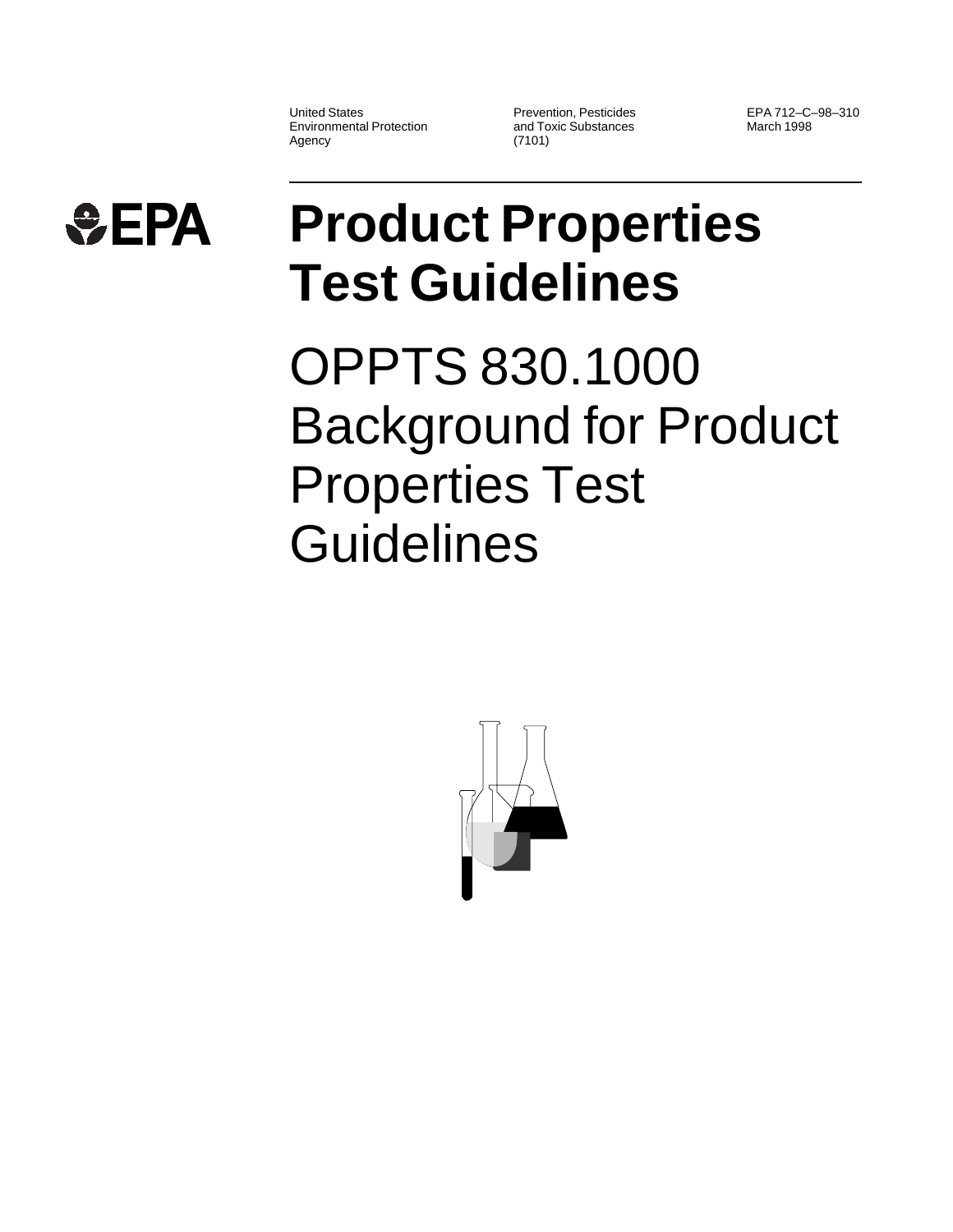## **INTRODUCTION**

This guideline is one of a series of test guidelines that have been developed by the Office of Prevention, Pesticides and Toxic Substances, United States Environmental Protection Agency for use in the testing of pesticides and toxic substances, and the development of test data that must be submitted to the Agency for review under Federal regulations.

The Office of Prevention, Pesticides and Toxic Substances (OPPTS) has developed this guideline through a process of harmonization that blended the testing guidance and requirements that existed in the Office of Pollution Prevention and Toxics (OPPT) and appeared in Title 40, Chapter I, Subchapter R of the Code of Federal Regulations (CFR), the Office of Pesticide Programs (OPP) which appeared in publications of the National Technical Information Service (NTIS) and the guidelines published by the Organization for Economic Cooperation and Development (OECD).

The purpose of harmonizing these guidelines into a single set of OPPTS guidelines is to minimize variations among the testing procedures that must be performed to meet the data requirements of the U. S. Environmental Protection Agency under the Toxic Substances Control Act (15 U.S.C. 2601) and the Federal Insecticide, Fungicide and Rodenticide Act (7 U.S.C. 136, *et seq.*).

**Final Guideline Release:** This document is available from the U.S. Government Printing Office, Washington, DC 20402 on *The Federal Bulletin Board*. By modem dial 202–512–1387, telnet and ftp: fedbbs.access.gpo.gov  $(IP \t 162.140.64.19)$ , internet: http:// fedbbs.access.gpo.gov, or call 202–512–0132 for disks or paper copies. This guideline is available in ASCII and PDF (portable document format) from the EPA 's World Wide Web site (http://www.epa.gov/epahome/research.htm) under the heading ''Researchers and Scientists/Test Methods and Guidelines/OPPTS Harmonized Test Guidelines.''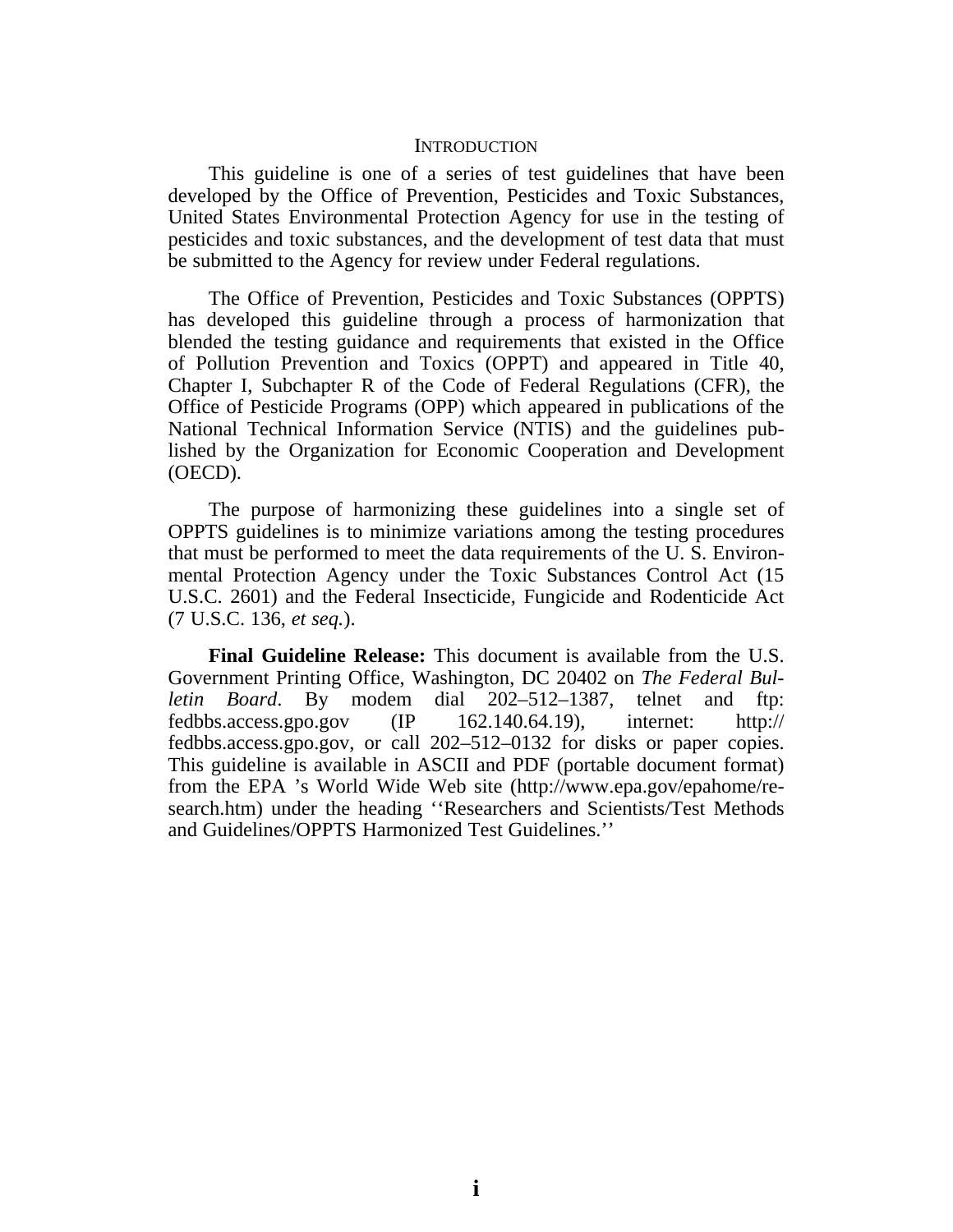## **OPPTS 830.1000 Background for product properties test guidelines.**

(a) **Scope**—(1) **Applicability.** This guideline is intended to meet testing requirements of both the Federal Insecticide, Fungicide, and Rodenticide Act (FIFRA) (7 U.S.C. 136, *et seq.*) and the Toxic Substances Control Act (15 U.S.C. 2601).

(2) **Background.** (i) The source materials used in developing this harmonized OPPTS document are the OPP test guidelines Series 60 through Series 64 (Pesticide Assessment Guidelines, Subdivision D, Product Chemistry, EPA report 540/9–82–018, October 1982).

(ii) This guideline presents an overview of the 830 Product Properties series of test guidelines and provides general guidance on testing procedures and data submission.

(b) **Purposes of product chemistry guidelines.** (1) This series of test guidelines describes protocols which may be used to perform product chemistry testing to support the registration and reregistration of pesticides under the Federal Insecticide, Fungicide, and Rodenticide Act (FIFRA). It is a nonregulatory companion to 40 CFR Part 158, Data Requirements for Registration. Circumstances when testing is required are encoded explicitly in part 158 and the user should use that regulation along with the test guidelines in the 830 series.

(2) These guidelines supersede the earlier product chemistry guidelines published as Subdivision D of the Pesticide Assessment Guidelines and provide harmonization, where possible, with similar guidelines published by the Organization for Economic Cooperation and Development (OECD). The earlier guidelines, Subdivision D, had four sections: Series 60—General Information, Series 61—Product Identity and Composition, Series 62—Analysis and Certification of Product Ingredients, Series 63— Physical and Chemical Characteristics, and Series 64—Other Product Chemistry Requirements. In the revised guidelines, Series 60 is replaced by this guideline, OPPTS 830.1000. Series 61 and 62 are combined in one group titled ''Group A—Product Identity, Composition, and Analysis.'' Physical and chemical characteristics remains a separate section, titled ''Group B—Physical/Chemical Properties,'' in the new guidelines. The single Series 64 guideline, 64–1 Submittal of Samples, has been placed in Group A as OPPTS 830.1900. Table 1 provides a listing of the OPPTS test guidelines and shows the correlation between the guideline numbers from Subdivision D and the new guideline numbers. It should be noted that one new test guideline (OPPTS 830.7050 UV/visible absorption) has been added to the Physical/Chemical Properties group.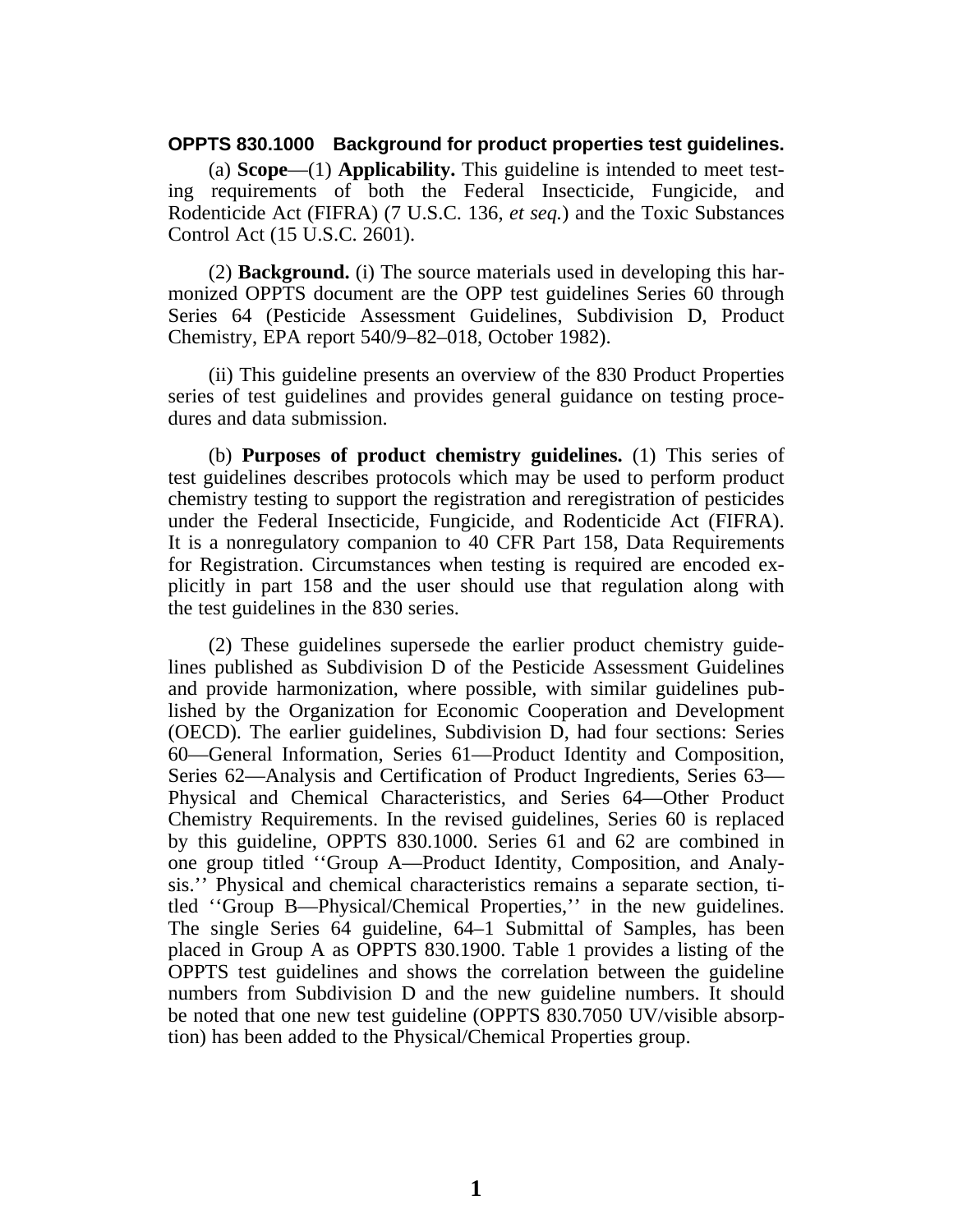| Guideline title                                                             | Old guideline number | New guideline number |
|-----------------------------------------------------------------------------|----------------------|----------------------|
| Group A-Product Identity, Composition, and Analysis                         |                      |                      |
| Product Identity and composition                                            | 158.155              | 830.1550             |
| Description of materials used to produce the product                        | 158.160              | 830.1600             |
| Description of production process                                           | 158.162              | 830.1620             |
| Description of formulation process                                          | 158.165              | 830.1650             |
| Discussion of formation of Impurities                                       | 158.167              | 830.1670             |
| Preliminary analysis                                                        | 158.170              | 830.1700             |
| <b>Certified limits</b>                                                     | 158.176              | 830.1750             |
| Enforcement analytical method                                               | 158.180              | 830.1800             |
| Submittal of samples                                                        | $64 - 1$             | 830.1900             |
| Group B-Physical/Chemical Properties                                        |                      |                      |
| Color                                                                       | $63 - 2$             | 830.6302             |
| Physical state                                                              | $63 - 3$             | 830.6303             |
| Odor                                                                        | $63 - 4$             | 830.6304             |
| Melting point/melting range                                                 | $63 - 5$             | 830.7200             |
| Boiling point/boiling range                                                 | $63 - 6$             | 830.7220             |
| Density/relative density/bulk density                                       | $63 - 7$             | 830.7300             |
| Water solubility: Column elution method; shake flask method                 | $63 - 8$             | 830.7840             |
| Water solubility, generator column method                                   | $63 - 8$             | 830.7860             |
| Vapor pressure                                                              | $63 - 9$             | 830.7950             |
| <b>Dissociation constant</b>                                                | $63 - 10$            | 830.7370             |
| Petition coefficient (n-octanol/water), shake flask method                  | $63 - 11$            | 830.7550             |
| Petition coefficient (n-octanol/water), generator column method             | $63 - 11$            | 830.7560             |
| Petition coefficient (n-octanol/water), estimation by liquid chromatography | $63 - 11$            | 830.7570             |
| pH                                                                          | $63 - 12$            | 830.7000             |
| Stability to normal and elevated temperatures, metals and metal ions        | $63 - 13$            | 830.6313             |
| Oxidation/reduction: chemical incompatibility                               | $63 - 14$            | 830.6314             |
| Flammability                                                                | $63 - 15$            | 830.6315             |
| Explodability                                                               | $63 - 16$            | 830.6316             |
| Storage stability                                                           | $63 - 17$            | 830.6317             |
| Viscosity                                                                   | $63 - 18$            | 830.7100             |
| Miscibility                                                                 | $63 - 19$            | 830.6319             |
| Corrosion characteristics                                                   | $63 - 20$            | 830.6320             |
| Dielectric breakdown voltage                                                | $63 - 21$            | 830.6321             |
| UV/visible absorption                                                       | None                 | 830.7050             |

|  |  |  |  |  | Table 1.—Listing of OPPTS Test Guidelines and Correlation with Subdivision D Test Guidelines |  |
|--|--|--|--|--|----------------------------------------------------------------------------------------------|--|
|  |  |  |  |  |                                                                                              |  |

(3) The Agency intends that the guidelines provide meaningful information to applicants, registrants, and the general public regarding the product chemistry data requirements for registration of a pesticide. Such guidelines should enable the members of the pesticide industry to use test methods acceptable to the Agency and to anticipate the costs as well as the time involved in preparation of an application for registration. Toward these ends, these guidelines specify the standards for acceptable testing and the information required in a test report. The guidelines also suggest circumstances under which an applicant should consult with the Agency before initiating a test. In addition, the guidelines provide acceptable protocols for conducting the required testing.

(4) The Agency believes that adherence to these guidelines will result in reliable data to support applications for registration, and will accelerate and upgrade the Agency's review and evaluation of registration applications.

(c) **Useful terms.** The Administrator is authorized by FIFRA to regulate pesticide products distributed in commerce. The term ''*pesticide product*'' is defined in 40 CFR 152.3(s) as a pesticide in the particular form (including composition, packaging, and labeling) in which the pesticide is, or is intended to be, distributed or sold. The term includes any physical apparatus used to deliver or apply the pesticide if distributed or sold with the pesticide. All pesticide products can be classified into three categories: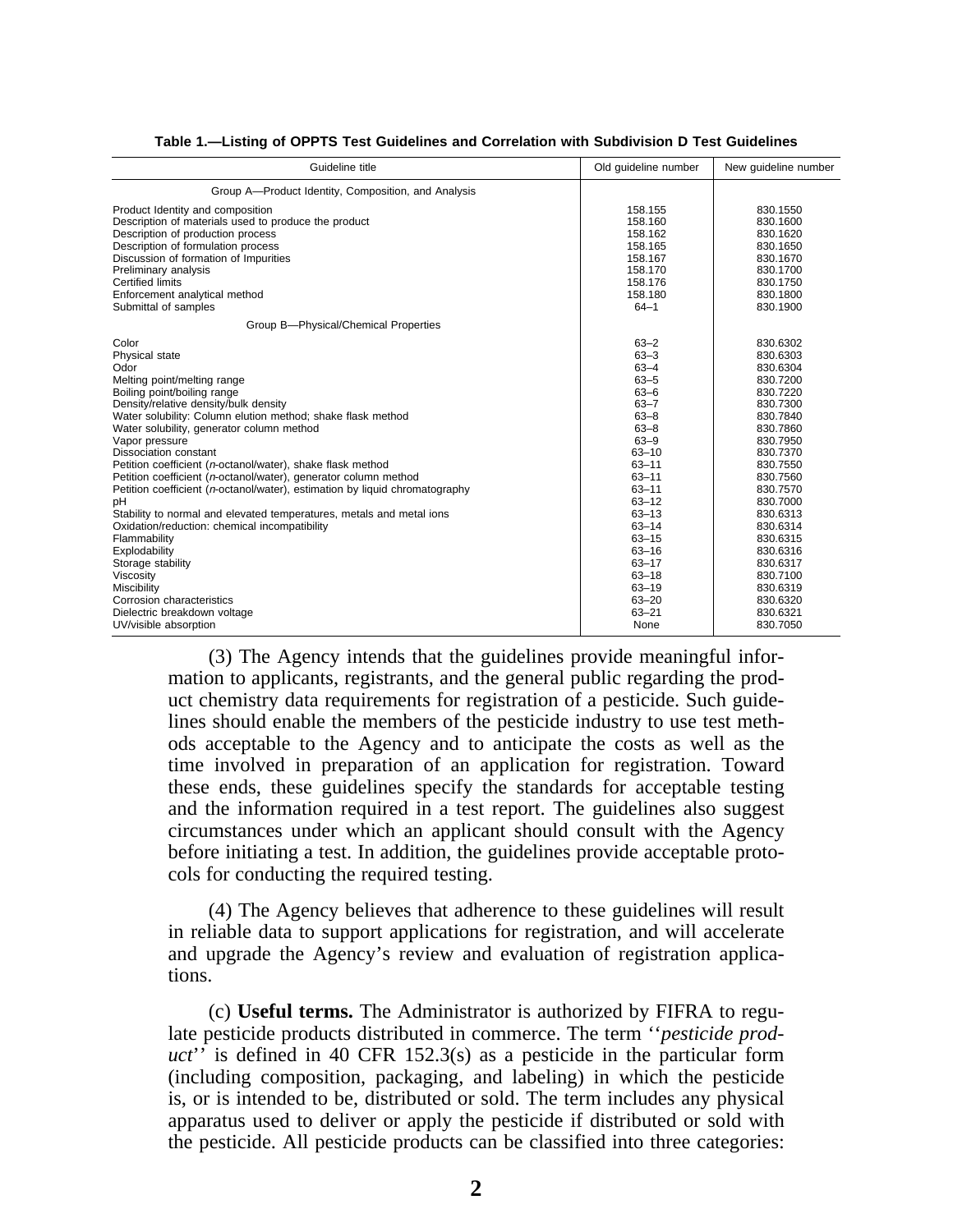''Technical grade of the active ingredient (TGAI),'' ''manufacturing-use products (MP),'' and ''end-use products (EP).'' ''*Technical grade of the active ingredient*,'' which is used interchangeably with ''*technical chemical*,'' means a material containing an active ingredient which contains no ingredient, other than one used for manufacture or purification of the active ingredient and which is produced on a commercial or pilot-plant production scale (whether or not it is ever held for sale). A ''*manufacturinguse product*'' is any pesticide product other than an end-use product. A manufacturing-use product may consist of the technical grade of the technical grade of the active ingredient only, or may contain inert ingredients, such as stabilizers or solvents. Manufacturing-use products are, as the term implies, used in the production of end-use products, primarily through reformulation, i.e., mixing the manufacturing-use product with different chemical substances such as solvents or diluents. An ''*end-use product*'' is defined as a pesticide product whose labeling includes directions for use of the product (as distributed or sold, or after combination by the user with other substances) for controlling pests or defoliating, desiccating or regulating of plants and does not state that the product may be used to manufacture or formulate other pesticide products.

*Formulation* means the process of mixing, blending, or dilution of one or more active ingredients with one or more other active or inert ingredients, without an intended chemical reaction, to obtain a manufacturinguse product or an end-use product. All pesticides are composed of one or more substances. For regulatory purposes the substances are classified either as active ingredients, intentionally-added inert ingredients, or impurities. The term ''*active ingredient*'' means any substance (or group of structurally similar substances, if specified by the Agency) that will prevent, destroy, repel or mitigate any pest, or that functions as a plant regulator, desiccant, or defoliant, within the meaning of FIFRA section 2(a). In short, the active ingredients in pesticides are the substances which directly produce the intended pesticidal effect.

Pesticides contain ''*impurities*,'' which are defined as any substance (or group of structurally similar substances if specified by the Agency) in a pesticide product other than an active ingredient or an inert ingredient, including unreacted starting materials, side reaction products, contaminants, and degradation products and pesticide active ingredients other than those intended for that product.

The Agency has become increasingly concerned about impurities in pesticides, particularly impurities associated with an active ingredient. The term ''*impurity associated with an active ingredient*'' means:

(1) Any impurity present in the technical grade of the active ingredient (e.g., a substance carried over from a beginning material, or from an intermediate, and impurities formed through side reactions or by degradation of the active ingredient).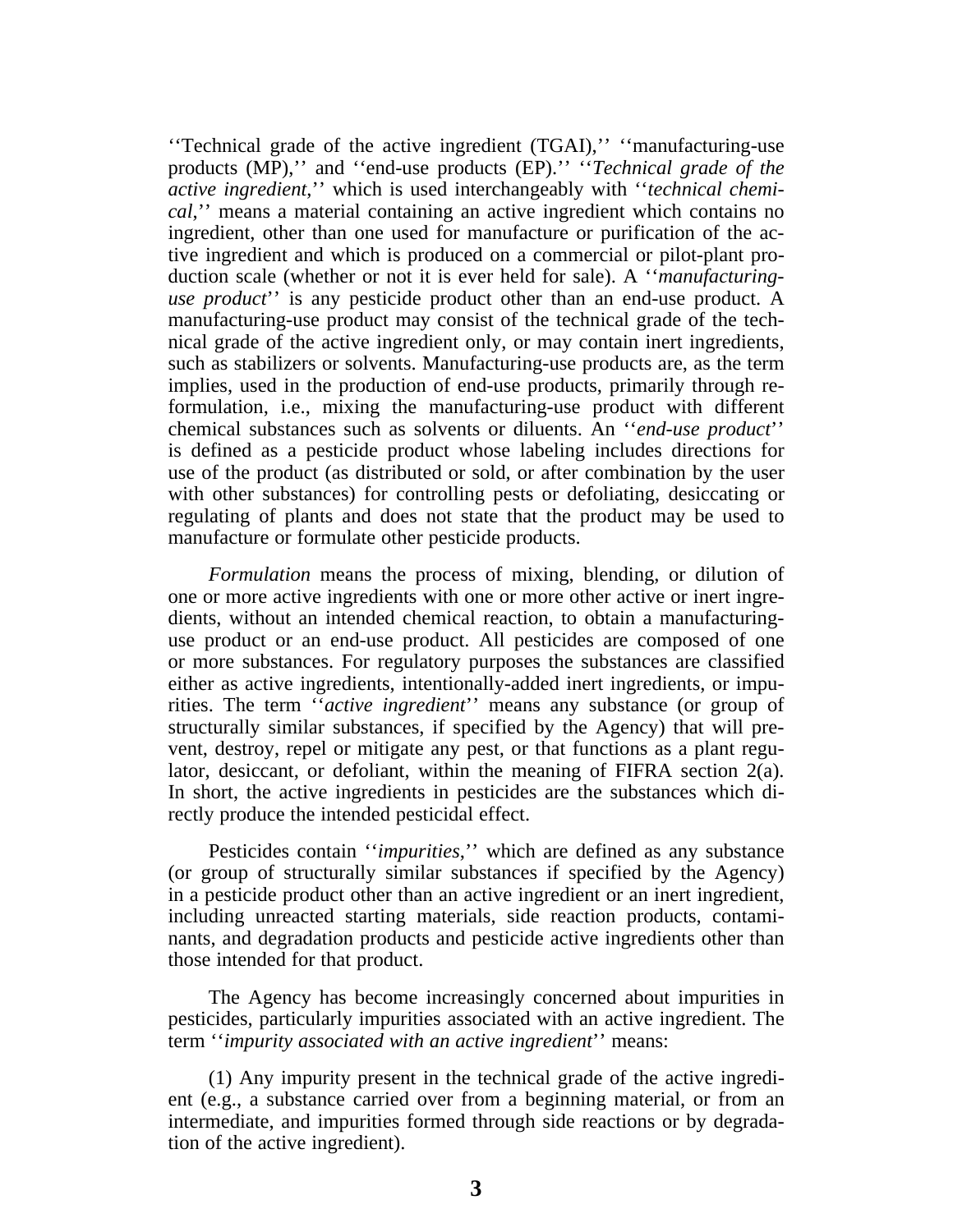(2) Any impurity which forms in a pesticide product through reactions between the active ingredient and any other component of the product or packaging of the product.

''*Inert ingredient*'' means any substance (or group of structurally similar substances if designated by the Agency), other than an active ingredient, which is intentionally included in a pesticide product. Intentionallyadded inert ingredients include wetting agents, emulsifiers, surfactants, aerosol propellents, diluents, solvents, stabilizers, and the like.

The term ''*integrated system*'' (formerly called ''integrated formulation system'') means a process for producing a pesticide that:

(1) Contains any active ingredient derived from a source that is not an EPA-registered product; or

(2) Is a result of a reaction between an EPA-registered product and other chemicals to form a new active ingredient; or

(3) Contains any active ingredient that was produced or acquired in a manner that does not permit its inspection by the Agency under FIFRA section 9(a) prior to its use in the process.

In other words, the term ''*integrated system*'' includes, but is not limited to, any process for producing a pesticide product that would contain an active ingredient which is not present as the result of using a registered pesticide product. End-use products not produced by an integrated system are unlikely to contain any impurities associated with an active ingredient other than those impurities already identified in connection with registration of a product used to make such an end-use product. The purpose, then, of including this definition is to distinguish between the two types of end-products (those produced by an integrated system and those which are not), and to impose less stringent requirements on products which are not produced by such a system.

''*Nominal concentration*'' means the amount of an ingredient which is expected to be present in a typical sample of a pesticide product at the time the product is produced, expressed as a percentage by weight.

The term ''*starting material*'' (formerly called ''beginning material'') means a substance used to synthesize or purify an active ingredient (or the practical equivalent of the technical grade ingredient if the active ingredient cannot be isolated).

(d) **General considerations.** Data submitted to meet the requirements for product chemistry fall into two major categories: Information on product identity, composition, and analysis and information on specific physical and chemical characteristics of pesticide chemicals and products.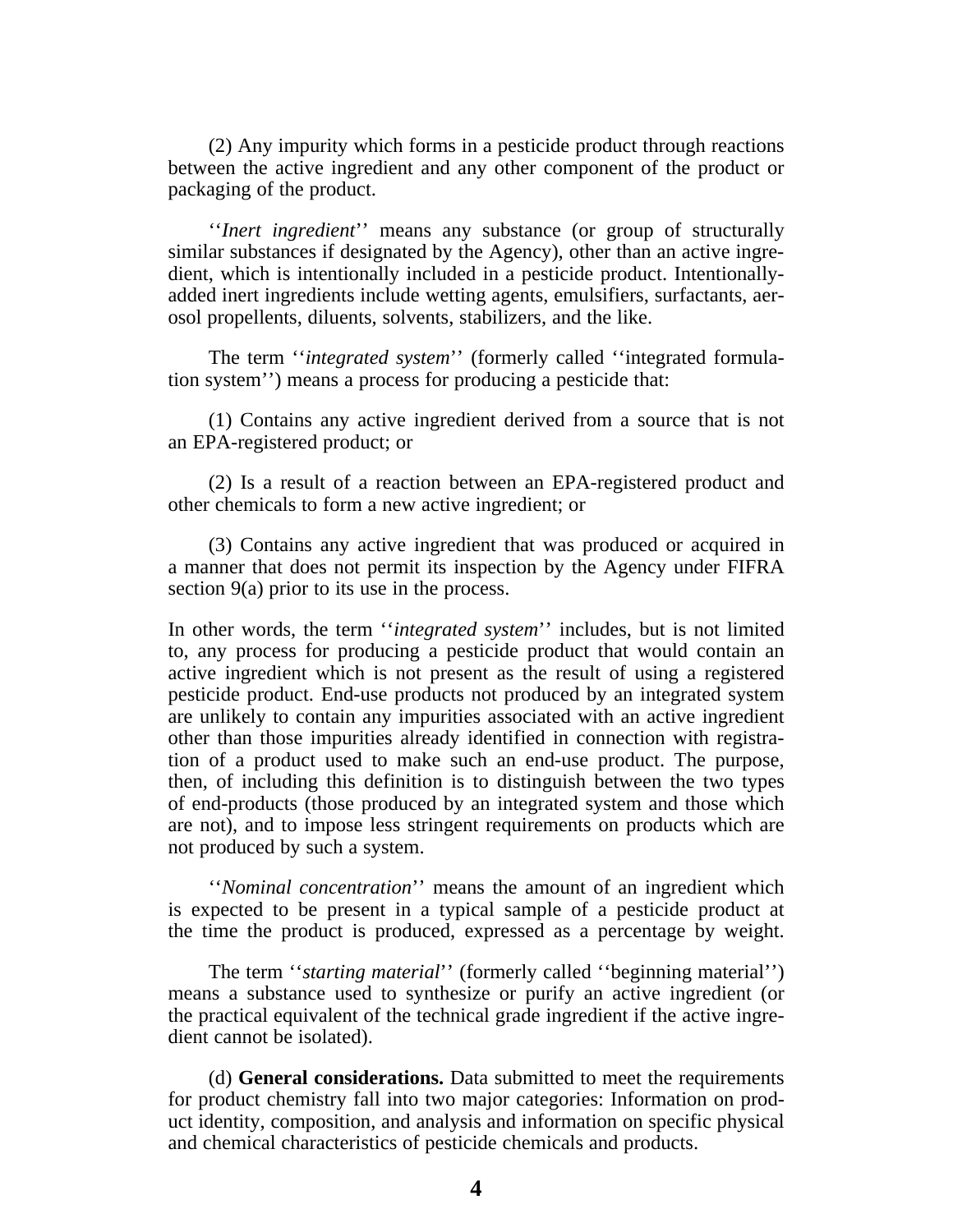(1) **Product identity, composition, and analysis.** (i) These data include information about the product identity and composition (OPPTS 830.1550); description of materials used to produce the product (OPPTS 830.1600); description of production process (OPPTS 830.1620); description of the formulation process (OPPTS 830.1650); the discussion on formation of impurities (830.1670), the results of preliminary analysis of product samples (OPPTS 830.1700); the explanation of how the certified limits were determined (OPPTS 830.1750); the description of the enforcement analytical method (830.1800); and instructions on submittal of samples to the Agency (OPPTS 830.1900) These data support the conclusions expressed in the Confidential Statement of Formula (CSF). Virtually all of the information submitted for this section will be trade secret and confidential business information (CBI).

(ii) Product composition data are used in several ways. First, the Agency reviews the composition of a product to determine whether the product contains any ingredient in an amount which may cause unreasonable adverse effects on the environment. This review is based on information available to the Agency from the public literature and its own files about the toxicity and environmental effects of ingredients. This is the primary use of product composition data.

(iii) The Agency also uses product composition data when reviewing applications for conditional registration. FIFRA section  $3(c)(7)(A)$  authorizes the conditional registration of products which are ''identical or substantially similar to any currently registered pesticide \* \* \* or differ only in ways that would not significantly increase the risk of unreasonable adverse effects on the environment \* \* \* ". In nearly every case, this determination involves an examination of an application and a comparison with the composition of currently-registered products.

(iv) Finally, the Agency compares data on product composition with information on the composition of materials used in toxicity tests and other kinds of studies. This comparison indicates which ingredients in a pesticide product have been evaluated by a particular study, and might lead to a conclusion that another study is needed.

(v) Based on its conclusions concerning the environmental characteristics and toxic properties of the pesticide, the Agency can impose appropriate use restrictions, labeling requirements, special packaging requirements, or other needed requirements.

(2) **Physical and chemical characteristics.** (i) Data on the physical and chemical characteristics of pesticide chemicals and products are presented in OPPTS guidelines 830.6302 through 830.7950. Some characteristics confirm or provide supportive information on the identity of ingredients and products. This is particularly true for such properties as color, odor, physical state, melting and boiling points, density, solubility, vapor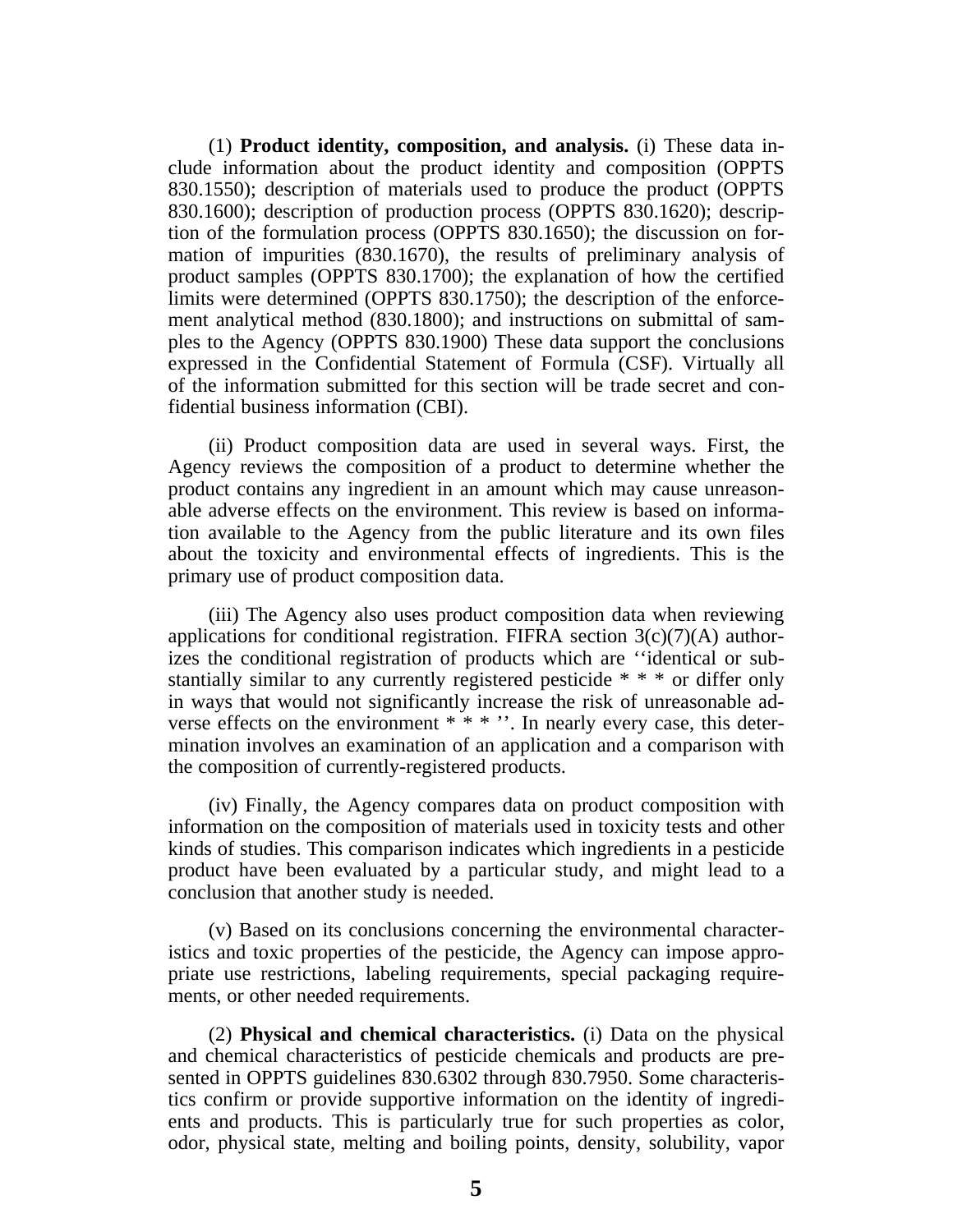pressure, and pH. In addition, such data provide information which is useful in reviewing the manufacturing or formulating process used to produce the chemical or product. Marked raising or lowering of pH, melting or boiling points, vapor pressure, density, or solubility, for example, may provide evidence of significant changes in manufacture or formulation, and could indicate the need to investigate product composition further.

(ii) Such information as color, odor, physical state, pH, and viscosity is also needed by the Agency to respond to emergency requests for identification of unlabeled pesticides involved in accidents or spills. Physicians, hospitals, and poison control centers also request such information from time to time when apparently-poisoned victims (or their families or acquaintances) cannot identify specific pesticide products to which the victims have been exposed. This has often been the case when pesticides are removed from their original containers.

(iii) Physical and chemical characteristics data are used directly in hazard assessment. These include pH, stability, oxidizing and reducing action, flammability, explodability, storage stability, corrosion characteristics, and dielectric breakdown voltage. EPA requires a study of the corrosion characteristics of a pesticide to evaluate the effect of the product formulation on the container; if the pesticide is highly corrosive, then lids, liners, seams, or container sides may be damaged causing the contents to leak during storage, transportation, handling, or use. The storage stability study provides data on change (or lack of change) in product composition over time; if certain ingredients decompose, obviously other new chemicals are formed whose toxicity and other characteristics need to be considered. This situation is also true, to some extent, for data needed on stability of technical chemicals. Depending on the results of those tests, EPA may impose requirements for precautionary label statements.

(iv) Also, certain data in this series are needed as basic or supportive evidence in initiating or evaluating studies required by other disciplines. For example, the octanol/water partition coefficient is used as a criterion in determining whether certain fish and wildlife toxicity studies (in OPPTS guideline series 850) must be conducted. Data on vapor pressure are used directly in determination of reentry intervals for products that may be used in situations where residues in air pose a potential hazard (OPPTS guideline series 835). Data on viscosity and miscibility provide supportive information on tank mix products (examined more extensively in OPPTS guideline series 835) and spray application instructions (of special concern in guideline series 810). Determination of the UV/visible absorption spectrum of a pesticide provides some indication of the wavelengths at which the compound may be susceptible to photochemical degradation. Since photochemical degradation is likely to occur in both the atmosphere and aquatic environment, spectra appropriate to these media will provide information concerning the need for further persistence testing .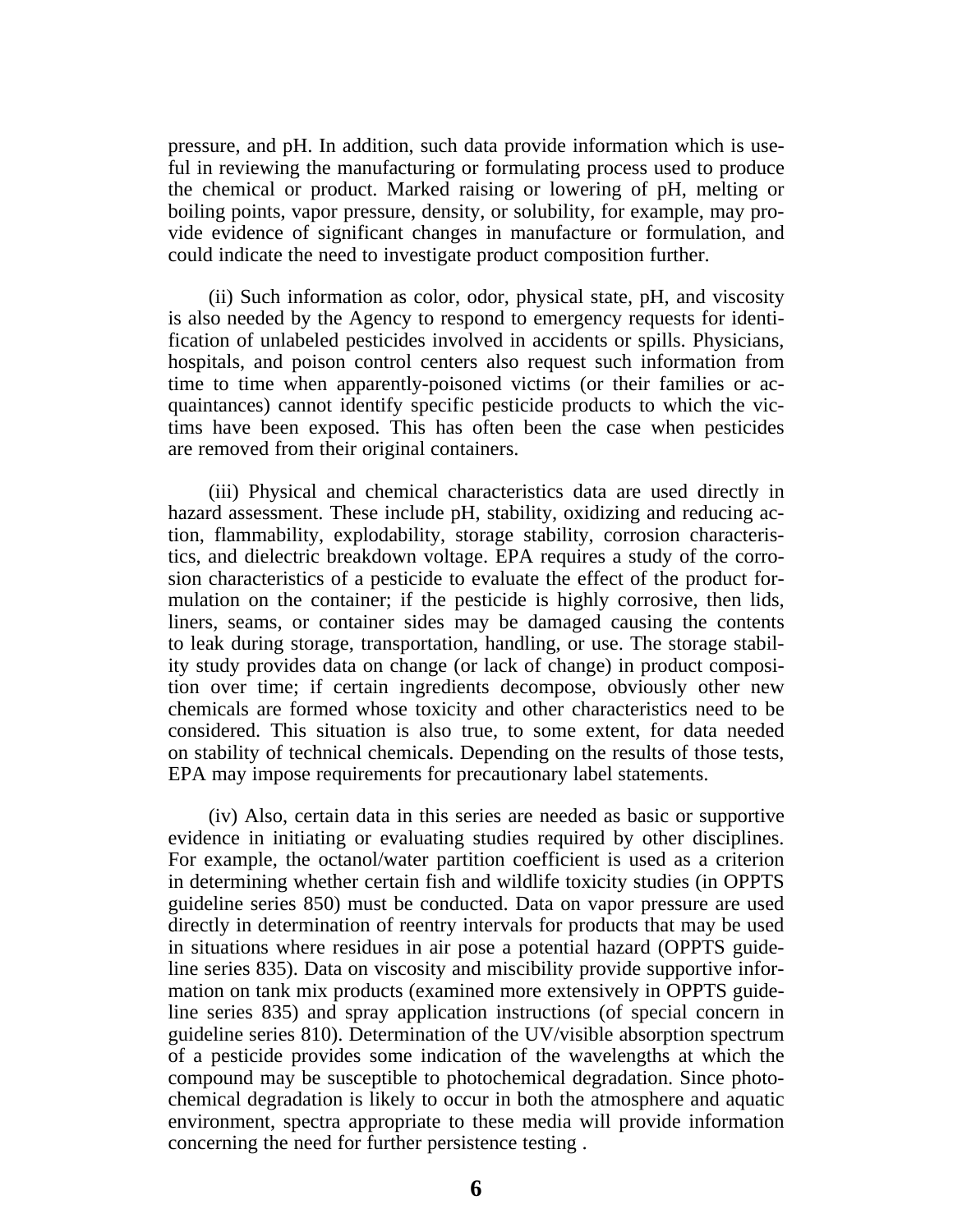(e) **Discussion of the guidelines**—(1) **Product identity, composition, and analysis test guidelines**—(i) **OPPTS 830.1550 Product identity and composition.** (A) The most important requirements in the product chemistry guidelines are contained in OPPTS 830.1550, Product identity and composition. This guideline discusses the submission procedures for the statement of formula identifying each active ingredient, each intentionally-added inert ingredient, and, in certain cases, impurities that may be present in the product while it is being distributed in commerce. The purposes of the requirements in this guideline are to obtain a comprehensive listing of the ingredients that may be present in a product and the amounts of such ingredients and to assemble in one section of an application all of the major types of identifying information on a product and its ingredients. The composition information will be used primarily in subsequent evaluations of the safety of the product. The identifying information will be used as an aid in locating data in the public literature concerning the human health and environmental properties of the product and/ or its ingredients. Identification of an ingredient calls for a variety of information: For all ingredients, the chemical name and Chemical Abstracts Service (CAS) number for active and intentionally-added inert ingredients, the purpose or function of the ingredient and for active ingredients, the molecular, structural, and empirical formula, the molecular weight (or range), as well as other means of identification.

(B) In addition to identifying the ingredients in the product, the applicant must also provide certified limits for the ingredients listed in the statement of formula. Upper and lower certified limits must be established for each active ingredient and each intentionally-added inert ingredient. In addition, for some types of products, an upper certified limit must be established for certain impurities. The upper certified limit is the maximum (and the lower certified limit is the minimum) amount of the ingredient that will be present in the product at any time while it is in commerce.

(C) This guideline requests an applicant to identify the product by the product name and trade name(s) (if different) and the company code number assigned to the product. The Statement of Formula is required as a means of identifying the ingredients in products. Submission of a Confidential Statement of Formula (CSF) is insufficient. For end-use products, this information should be more detailed than what is required on the CSF, in that various chemical names, and structural formulas and molecular weights for ingredients should be given. For technical materials, impurities identified during development should be identified and quantitated and the methods used to do so should be explained. The quantitative information may need to be revised after the preliminary analysis (see OPPTS 830.1750).

(ii) **OPPTS 830.1600 Description of materials used to produce the product.** (A) Most of the other product chemistry guidelines are intended to produce data to support the information contained in the statement of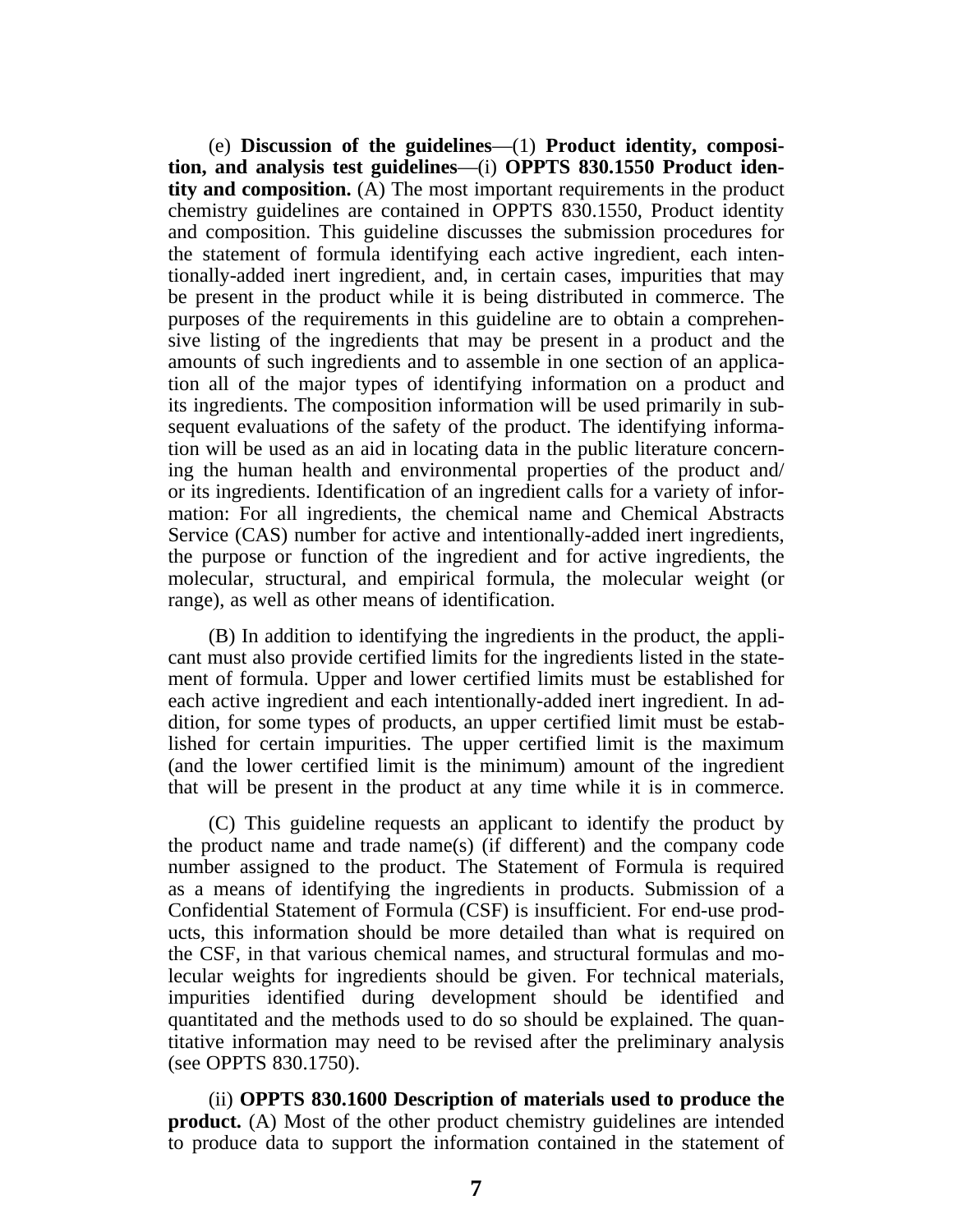formula. The first of these data requirements are contained in OPPTS 830.1600, concerning descriptions of beginning materials and the manufacturing process.

(B) The most basic pieces of information needed to determine the composition of a pesticide product are the identity and the composition of the materials used to produce the product. An applicant is required to identify each beginning material used to produce his product and to supply certain information on the beginning material. Specifically, the applicant is required to submit a copy of available technical specifications by which the supplier of a beginning material describes its composition, properties, and/or toxicity as well as any other information available to the applicant concerning the composition and properties of the beginning material. If a beginning material is a registered pesticide product it is sufficient simply to identify the product by its registration number. An applicant is required to submit only the information (of the types specified) which is available to the applicant. An applicant is not required to perform periodic chemical analyses of his beginning materials.

(C) The description of the manufacturing process should be submitted in detail. If a registrant is uncertain about what level of detail to include, the Agency suggests that more specific is better. Equipment descriptions are needed as well as process flow diagrams, reaction conditions and details of the chemical reactions intended to occur. While registrants or applicants are not required to analyze starting materials, any available information on purity of starting materials should be submitted. A schematic diagram/brief description of the production process will suffice if the pesticide is still in pilot scale production and an experimental use permit is being sought.

(D) The level of detail for end-use products is generally less than for the technical grade of the active ingredient and manufacturing-use products, since impurities and side reactions rarely occur as a result of the formulation (mixing) process, except for N-nitroso contamination (see OPPTS 830.1670). Copies of Material Safety Data Sheets for all starting materials should be submitted. End-use products, except for those with potential N-nitroso contamination, may warrant a paragraph, while technicals typically require multiple pages.

(E) A description of quality control processes, as well as quality control data, should be submitted. If several different groups oversee quality control, a description of each and the data from each should be provided.

(iii) **OPPTS 830.1620 Description of production process.** (A) OPPTS 830.1620 specifies the kind of information which should be contained in this description of the production process used to make the product. Among other things, the description should include: A statement of the order in which beginning materials are added and their amounts; a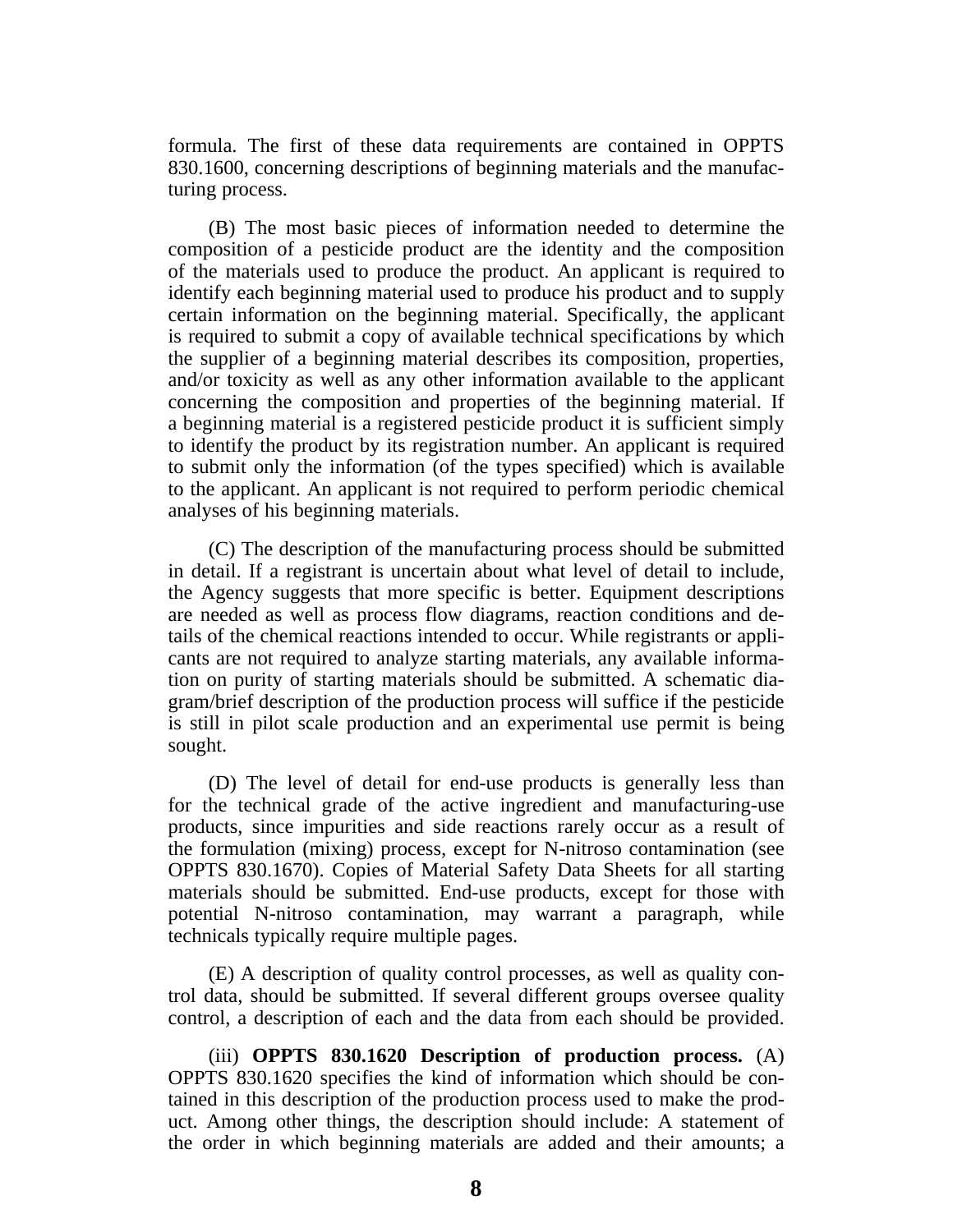description of the conditions controlled during the production process; a description of any purification procedures; and a description of any quality control measures. In addition, the applicant must provide a flow chart showing the intended chemical reactions occurring during each step of the process. A schematic diagram/brief description of the production process will suffice if the pesticide is still in pilot scale production and an experimental use permit is being sought.

(B) Based on EPA experience reviewing N-nitrosamine analyses of many products, especially dimethylamine salts, the Agency no longer requires analysis for N-nitroso contaminants in products containing:

(*1*) Secondary and tertiary alkylamines or alkanolamines.

(*2*) Representative quaternary ammonium compounds (as defined by agreement between EPA and the International Sanitary Supply Association) provided that:

(*i*) Nitrosation or nitration does not occur in an early step in synthesis.

(*ii*) Nitrites, nitrates, or other nitrosating agents are not added to the product or packaging.

The Agency will continue to require analysis for N-nitroso contaminants in products containing dinitroanilines. Two representative batches of each product are to be sampled. A total of two samples from each batch are to be analyzed. One of these samples should be taken and analyzed as close after the time of production as is practical and determinable. Three months following the initial analyses, one additional sample must be taken and analyzed from the same batch of product stored at normal storage temperature and conditions. The maximum nitrosamine contamination allowed is ≤1 ppm based on the limit of quantitation (LOQ) of the analytical method.

(iv) **OPPTS 830.1650 Description of formulation process.** (A) If the product is the result of a formulation process, the applicant should provide (unless the product consists solely of a technical grade of the active ingredient) the following information: A general description of the process; identification of the ingredients used in the formulation; a description of the process equipment and process conditions; and a description of any quality control measures. A schematic diagram/brief description of the production process will suffice if the pesticide is still in pilot scale production and an experimental use permit is being sought.

(B) Together, the descriptions of the materials used to produce the product and the production/formulation process identify the major factorss affecting the composition of a pesticide product. Agency chemists can review this data along with information contained in other guidelines to de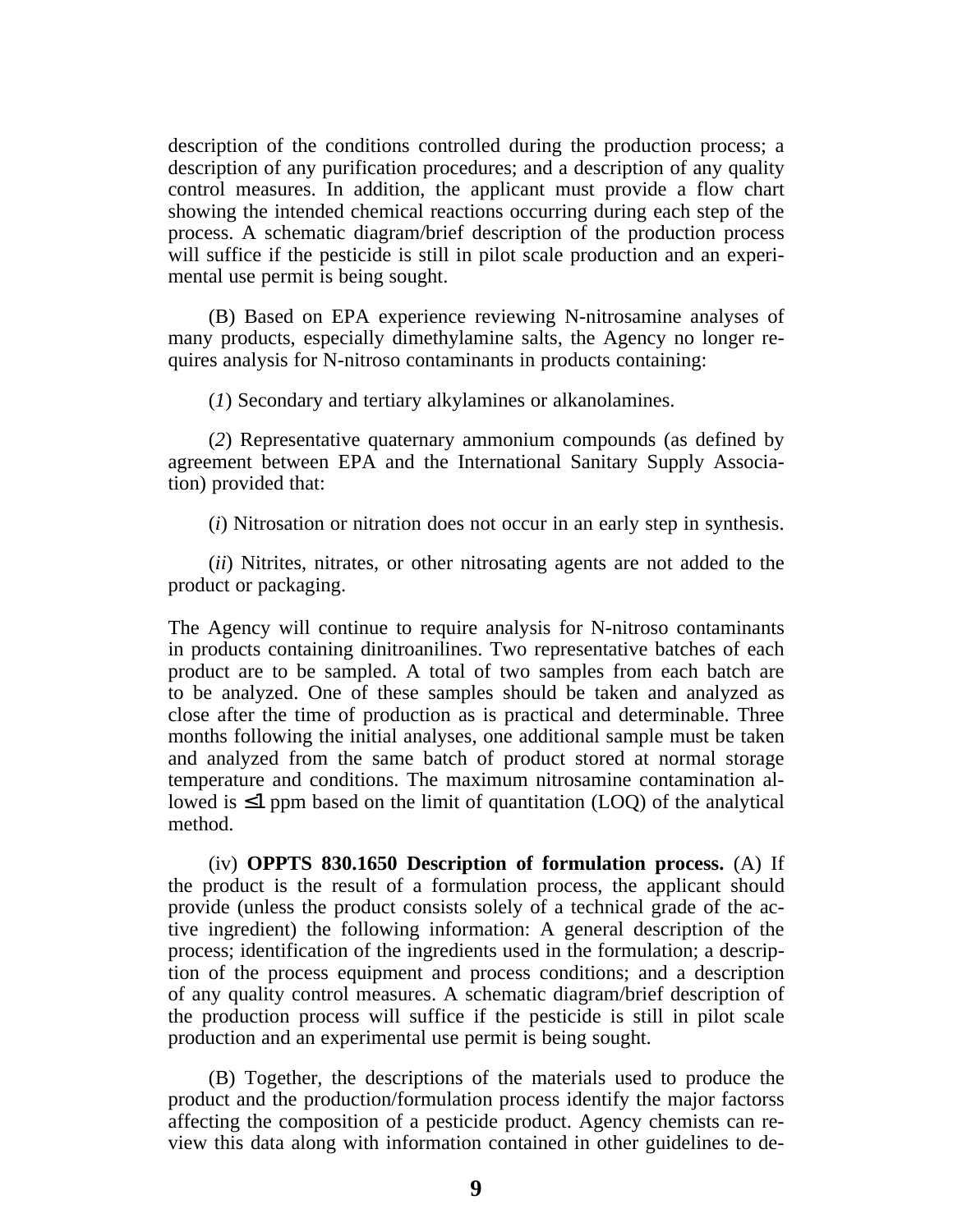termine whether the applicant's product will contain the ingredients and conform to the certified limits listed in the statement of formula.

(v) **OPPTS 830.1670 Discussion of the formation of impurities.** (A) OPPTS 830.1670 addresses the applicant's submission of a discussion based on chemical theory of the impurities that may be present in his pesticide products and to explain how such impurities may be formed. Applicants are required to address impurities which either have been detected by analysis of samples of the product or are expected to be present in quantities equal to or greater than 0.1 percent of the product or at lower concentrations in the case of impurities of toxicological concerns.

(B) EPA expects this discussion to serve several functions. The Agency will learn what kinds of impurities the applicant expects will be present in his product as it is distributed in commerce. EPA can independently evaluate this information to determine whether other impurities might be present in the product. In addition, the thoroughness of the theoretical discussion can be an indication of completeness of the sample analysis requirements contained in 40 CFR 158.170.

(C) This guideline states expressly that the discussion is to be based on the information concerning beginning materials and the production/formulation process described in OPPTS guidelines 830.1620 and 830.1650. It also specifies the particular kinds of chemical reactions which must be considered and discussed. Different requirements in this latter respect are established for end-use products not produced by an integrated system and all other products (end-use products produced by an integrated system and manufacturing-use products). Applicants seeking to register end-use products not produced by an integrated system are subject to less stringent requirements since the impurities associated with an active ingredient in such a product will almost always be the impurities present in the pesticide active ingredient used to formulate their products. Thus, for these applicants, the theoretical discussion should focus on possible reactions between the active ingredient and other ingredients in the pesticide when such information is known. Applicants seeking to register other kinds of products must discuss the possibility of chemical reactions involving other substances, e.g., reactions between intentionally-added inert ingredients and packaging. If the pesticide is still in pilot-scale production and an experimental use permit is sought, a discussion of impurities will be submitted to the extent this information is available.

(vi) **OPPTS 830.1700 Preliminary analysis.** (A) OPPTS 830.1700 is intended to allow an applicant to confirm the conclusions reached in the theoretical discussion. This guideline requests applicants to report the results of analyses of five or more production batches of the product. The analyses must be designed to measure the amount of active ingredient present in the product and to identify and quantify (if present) any impurity associated with an active ingredient which is expected (based an the theo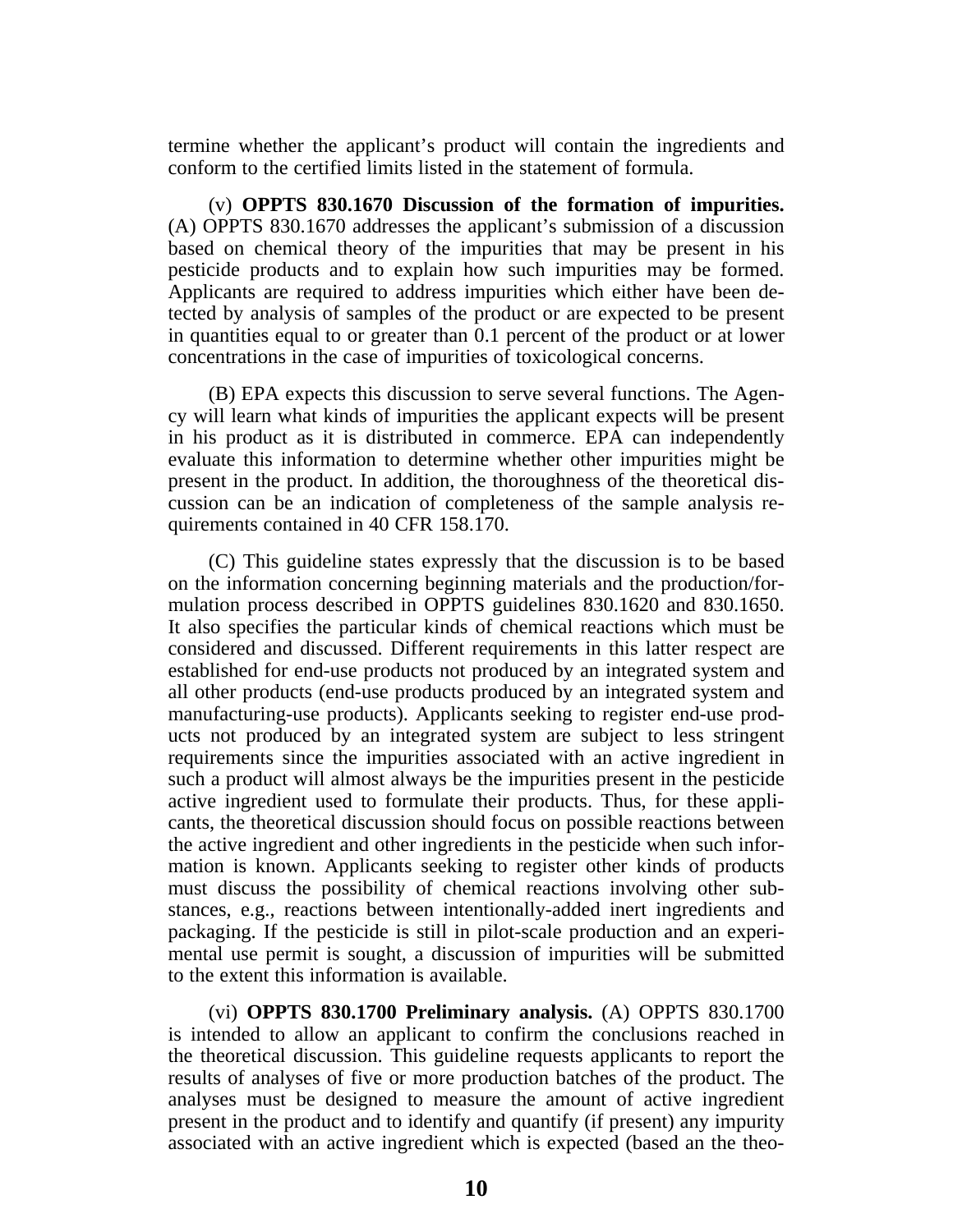retical discussion) to constitute 0.1 percent or more of the product. On a case-by-case basis, EPA may require applicants to analyze product samples for other ingredients or to provide identifying spectral data.

(B) The requirements for analysis of product batches apply to manufacturing-use products (including those containing solely the TGAI) and end-use products produced by an integrated system. Data on other enduse products will be required on a case-by-case basis. For pesticides in the development stage, a rudimentary product analytical method and data will suffice to support an experimental use permit. Once again, end-use products not produced by an integrated system are subject to less stringent requirements. Applicants seeking to register such products will be required to provide the results of sample analysis only on a case-by-case basis. Applicants may use any analytical method they consider appropriate. The analytical methods used to satisfy the requirements of this guideline will not be evaluated by the more rigorous standards concerning reproducibility, accuracy, and precision applicable to the verification methods shown in OPPTS 830.1800. Applicants should describe each method in detail and to state its precision and accuracy.

(C) Preliminary analysis of product samples may be completed prior to registration using pilot plant samples or, upon request from the registrant, may be delayed until after full scale production begins, in which case the analysis of the pilot samples for impurities should not be included with the data. All impurities present at greater than 0.1 percent and if of toxicological significance at levels of less than 0.1% should be determined for all samples.

(D) As stated in 53 FR 15952, May 4, 1988 (see paragraph (g)(5) of this guideline), the Agency has identified in two ways that impurities for which it believes that certified limits are necessary.

(*1*) The first is a list of specific substances or classes of substances of known toxicological concern. In some cases, the listed substances are currently or have been the subject of regulatory action against pesticide products because of the risks posed by their presence as impurities in the product. In other cases, they are identified because, historically they are known to contribute significantly to the toxic profile of an active ingredient. For example, the oxygen analogs of organophosphate pesticides may be more toxic than the parent compound and must be considered in setting tolerances for the toxicologically active components of the pesticide.

(*2*) The second is a set of criteria for substances which are potentially of toxicological significance; in this latter list, no specific substances are named. While substances meeting the criteria of this second list are not necessarily hazardous, nor have risks associated with their presence been quantified in any specific instance, they are typical of the types of impurities that the Agency has found to be of significance in the past.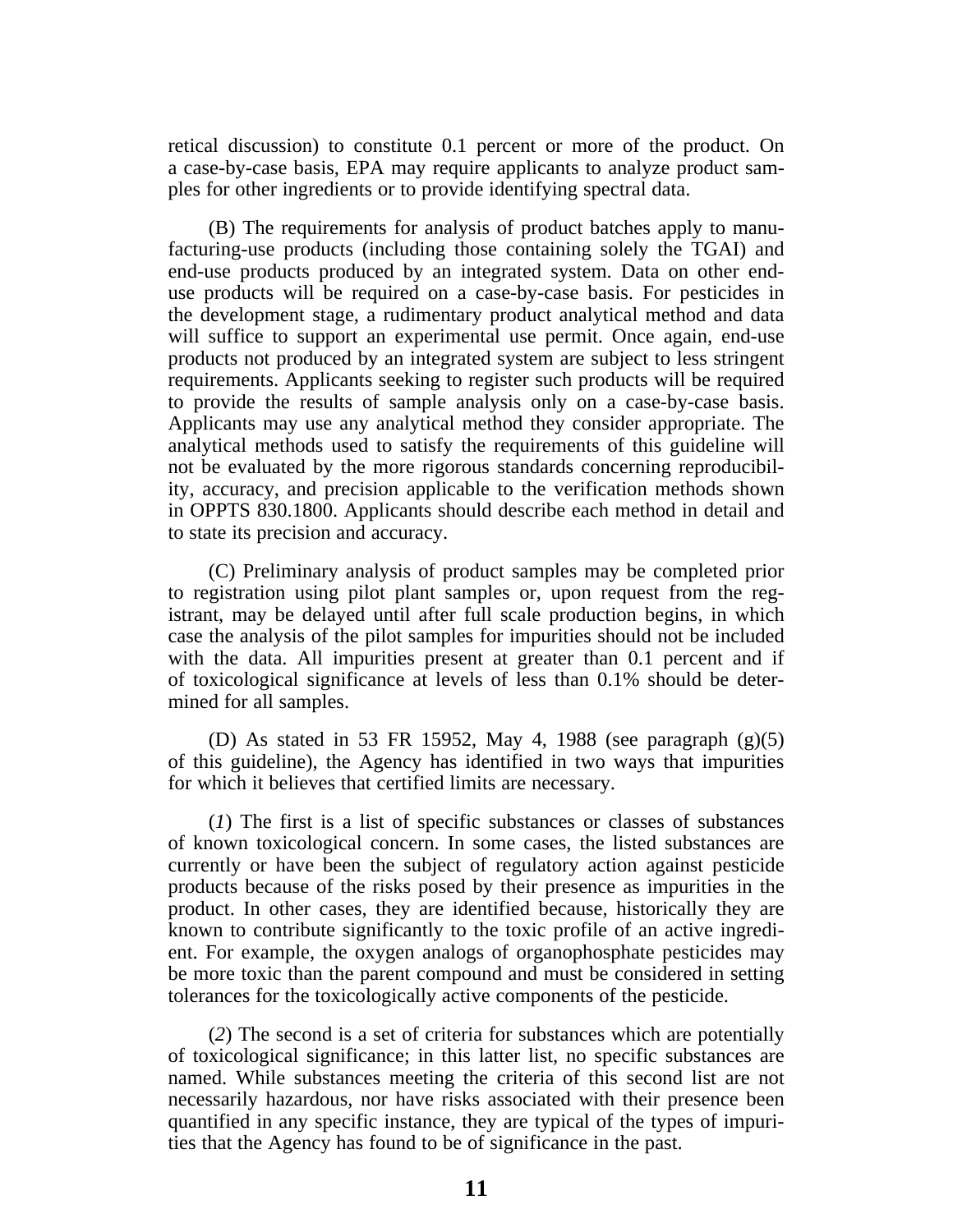(*3*) Impurities and classes of impurities of toxicological concern include but are not limited to:

(*i*) Hexachlorobenzene (HCB)

(*ii*) Ethylene thiourea (ETU)

(*iii*) Dichloro diphenyl trichloroethane (DDT) and other chlorinated diphenyl ethanes and ethylenes, such as analogs and isomers of DDT, DDD, DDE and Cl-DDT (''extrachloro DDT'')

(*iv*) Sulfotep (tetraethyl thiodiphosphate)

(*v*) Halogenated dibenzodioxins

(*vi*) Halogenated dibenzofurans

(*vii*) Nitrosamines

(*viii*) Anilines and substituted anilines

(*ix*) Hydrazines

(*x*) Oxygen analogs of organophosphates

(*xi*) Sulfoxides and sulfones of organophosphates and carbamates

(*4*) Impurities having characteristics of potential toxicological significance:

(*i*) Any impurity that is structurally related to a parent compound of toxicological significance.

(*ii*) Any impurity that is also an active ingredient.

(*iii*) Any impurity that is identified in standard toxicology data bases such as Toxline as being oncogenic, neurotoxic, or a developmental toxicant.

(*5*) This list is not exhaustive and may be expanded as new information on impurities becomes available. The Agency has reserved the right to require certified limits for other impurities on a case-by-case basis. Registrants should contact the Agency if there is a question about the status of any individual impurity not listed.

(*6*) These analyses, when required, should be to the lowest attainable limit of detection (this varies according to sample and chemical), but must certainly be lower than 0.1 per cent.

(vii) **OPPTS 830.1750 Certified limits.** (A) OPPTS 830.1750 requests applicants to explain how they determined the certified limits for the ingredients in their products. In addition, this section describes certain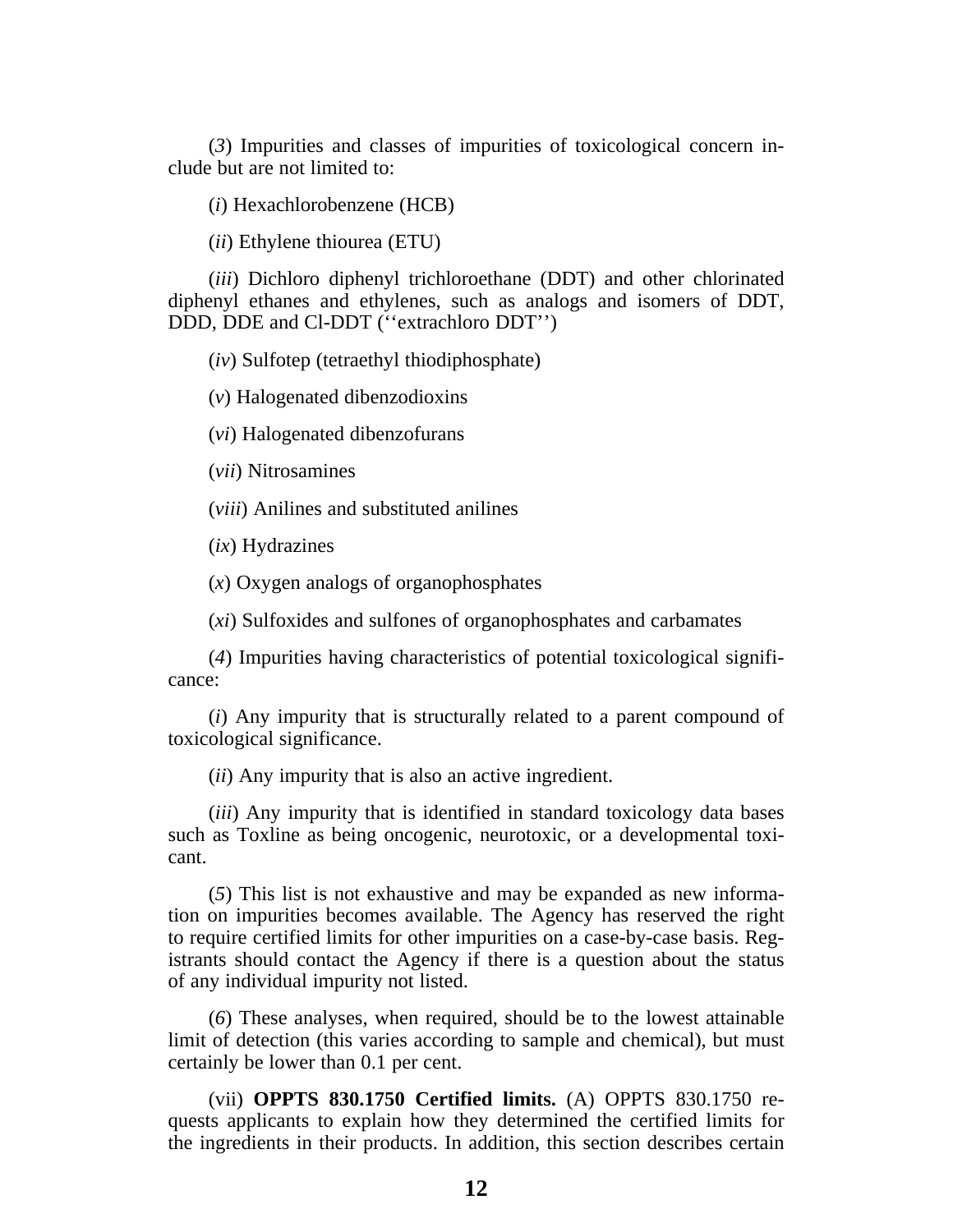requirements concerning certified limits and explains that certified limits are used in two ways. First, EPA reviews the composition of pesticide products to determine whether the product will cause unreasonable adverse effects on the environment. This review will involve, among other things, an evaluation of the upper bound of the toxicity of a product, that is, the toxicity of a product if the most hazardous ingredients were present in the product at the upper certified limits set for such ingredients. Second, certified limits will become the basis for future enforcement actions. FIFRA section  $12(a)(1)(C)$  states that it is unlawful to sell or distribute:

\* \* \*any registered pesticide the composition of which differs at the time of its distribution or sale from its composition as described in the statement required in connection with its registration under section 3.

(B) The ''statement required in connection with its registration'' is the statement of formula described in OPPTS 830.1550. Once a statement of formula containing certified limits has been submitted for a product, each quantity of the pesticide in commerce must conform to the composition described in the statement of formula (i.e., the amount of each ingredient must fall within the certified limits) or the product will be considered in violation of FIFRA section  $12(a)(1)(C)$ .

(C) The certified limits required for each active ingredient are intended to encompass good manufacturing practice variations (40 CFR  $158.175(c)(3)$ ). The upper and lower certified limits, which must be submitted for registration, represent the amounts of an ingredient that may legally be present (40 CFR 158.175). The lower certified limit is used as the enforceable lower limit for the product composition, while the nominal concentration appearing on the label would be the amount typically found in the product.

(D) The Agency has compliance mechanisms, such as sampling and analysis of products found in the marketplace, that are aimed at assuring that products contain amounts of active ingredients which are within the upper and lower certified limits accepted as part of the registration of those products.

(E) The guideline states that a certified limit is valid as long as the product is in commerce or until a specific expiration date stated on the label. Thus, an applicant needs to predict how long the product is likely to remain in commerce and what storage conditions may occur during that period. Based on this information and his knowledge of the chemistry of the product, the applicant then needs to establish certified limits that take into account possible degradation of the product's ingredients. If an applicant expects the product to contain one or more ingredients that degrade rapidly, the applicant can place a specific expiration date on the label of the product and a statement that the product should not be used after that date.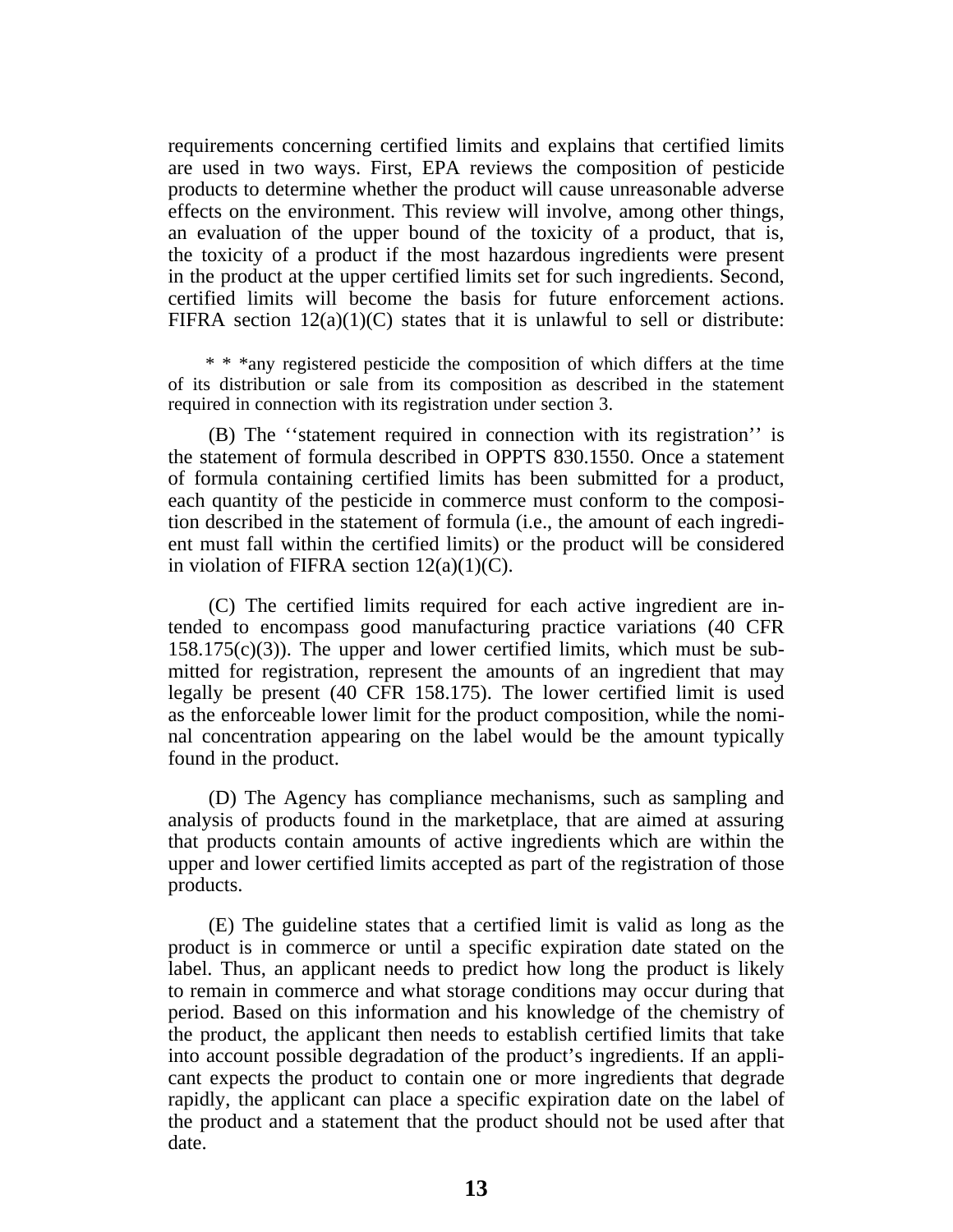(F) Applicants are requested to set, for intentionally-added ingredients and impurities, limits based on a consideration of product variability. The limits stated should not greatly exceed those actually occurring in the product when normal quality assurance procedures are used in the production process. At the same time, the stated ranges should define product composition sufficiently for the Agency to determine its suitability for registration.

(G) Also, this guideline specifies the ingredients for which certified limits are needed. For manufacturing-use products and those end-use products produced by an integrated system, the applicant must report upper and lower certified limits for active ingredients and intentionally-added inert ingredients and upper certified limits for impurities associated with an active ingredient which were found or theorized to be present in quantities equal to or greater than 0.1 percent of the product. Once again, for reasons discussed earlier, end-use products not produced by an integrated system are subject to less stringent requirements. For those products, applicants are only required to provide upper and lower certified limits for active and intentionally-added inert ingredients; upper certified limits for the impurities in those products are not routinely required. Of course, on a case-by-case basis EPA may require additional certified limits.

(H) These regulatory and enforcement efforts will continue to be used to ensure that pesticide products contain what is declared on the label.

(viii) **OPPTS 830.1800 Enforcement analytical methods.** (A) Under OPPTS 830.1800, applicants are requested to submit an analytical method for detecting and measuring the quantity of each active ingredient (and certain impurities) in their products, i.e., the TGAI, MP, or EP, depending on the product in question. The requirements for analysis of product batches apply to manufacturing-use products (including those containing solely the TGAI) and end-use products produced by an integrated system. Data on other end-use products will be required on a case-by-case basis. For pesticides in the development stage, a rudimentary product analytical method and data will suffice to support an experimental use permit.These methods must be capable of determinIng whether the ingredient falls within its certified limits and also must be suitable for use in state and federal enforcement programs. Therefore, the applicants must submit data to establish the precision and accuracy of these methods.

(B) Analytical methods are needed for all active ingredients and all impurities present at greater than 0.1 percent, and for toxicologically significant impurities, but not for inerts at the present time. Validation data for both accuracy and precision should be submitted for all methods. As with other requirements, the Agency may require, on a case-by-case basis, methods for additional ingredients (e.g., low level impurities or intentionally-added inerts). Analytical methods for the active ingredient may be validated by EPA laboratories at the time the product chemistry data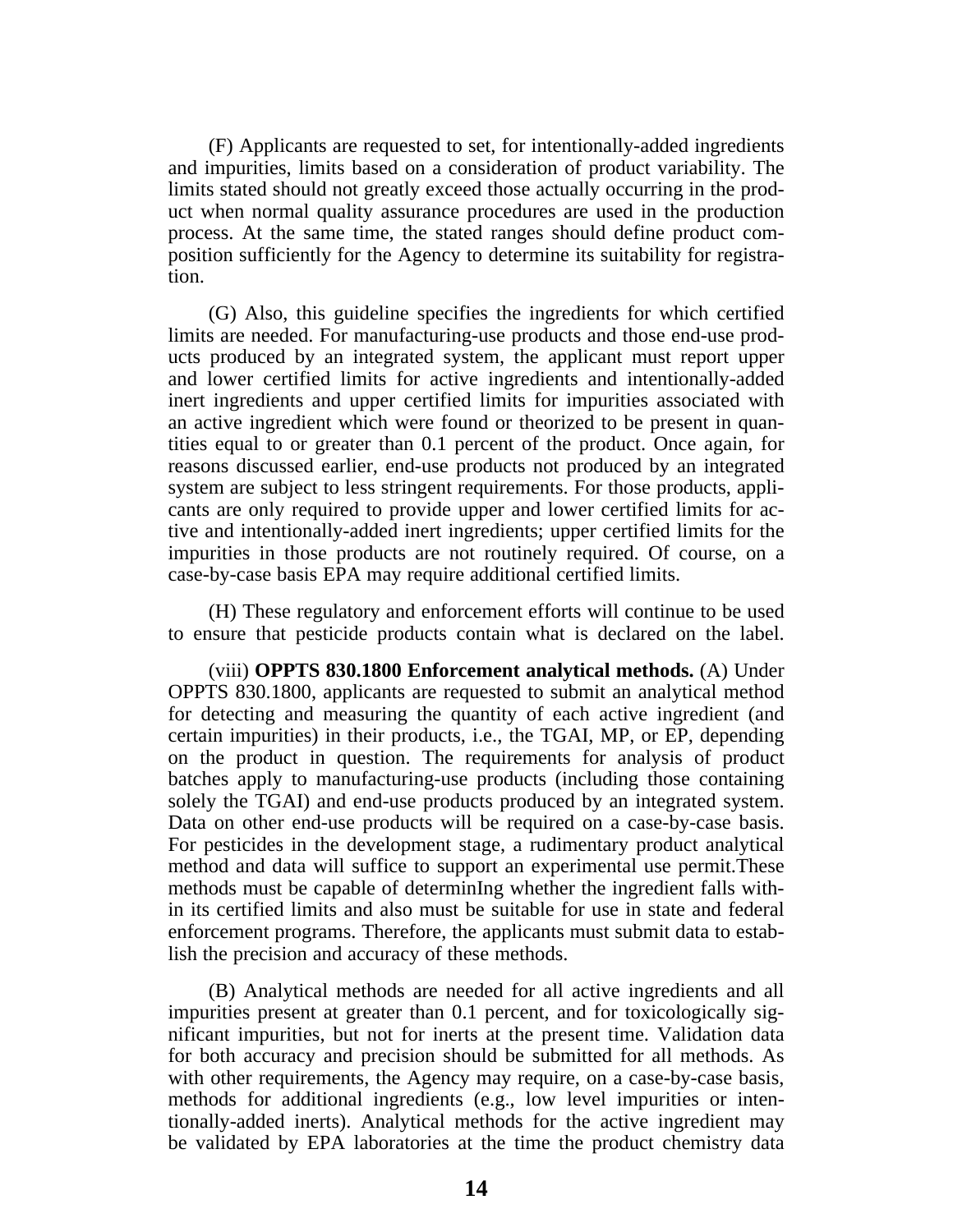are reviewed. Methods should not be claimed confidential, should use commonly available equipment, and should be written to include all steps performed even when the analyst believes that certain steps are ''normally'' performed in all laboratories.

(ix) **OPPTS 830.1900 Submittal of samples.** (A) OPPTS 830.1900 requests that a sample of an analytically-pure grade of each active ingredient and the technical grade of each active ingredient in a product be submitted to EPA. It is usually sufficient for only one applicant to submit the analytical grade sample, and for all other applicants seeking to register a pesticide product containing that active ingredient to rely on the first applicant's submission. However, the same approach does not work with regard to submission of technical gradechemicals. Each and every producer of a technical grade of an active ingredient (TGAI) is required to submit a sample and each applicant must specify which TGAl is used to formulate his product.

(B) The purpose of the requirement to submit samples is for EPA to have a small quantity of a known substance which EPA can then use in validating its enforcement results and in making comparisons between similar products manufactured by different producers.

(2) **Physical/chemical properties test guidelines.** (i) OPPTS guidelines 830.6302 through 830.7950 contain methods for submission of data on the physical and chemical characteristics of a pesticide product and its ingredients, particularly the active ingredient. These data requirements are subject to the formulators' exemption contained in FIFRA section  $3(c)(2)(D)$ . These requirements have a variety of purposes. Some characteristics, such as explosiveness and flammability, are directly related to hazards to humans. EPA requires data on other characteristics, e.g., solubility and viscosity, to assess the behavior of the product when it is used. Still other properties like color, density, and odor are used to identify the pesticide in emergency situations. Some characteristics, such as melting and boiling points, are relevant to the review and evaluation of the manufacturing process.

(ii) The Agency requires applicants to add warning statements to their product labels on the basis of these physical and chemical characteristics. EPA may also require changes in use directions based on physical and chemical characteristics of the products.

(iii) For the most part, the physical and chemical characteristics covered by these guidelines are determined routinely for all pesticide products. Moreover, these characteristics are usually determined with testing techniques which were standardized years ago and are now widely used. Each of these guidelines contains a reference paragraph which cites standardized testing techniques, including those published by the Organization for Economic Cooperation and Development (OECD), the American Society for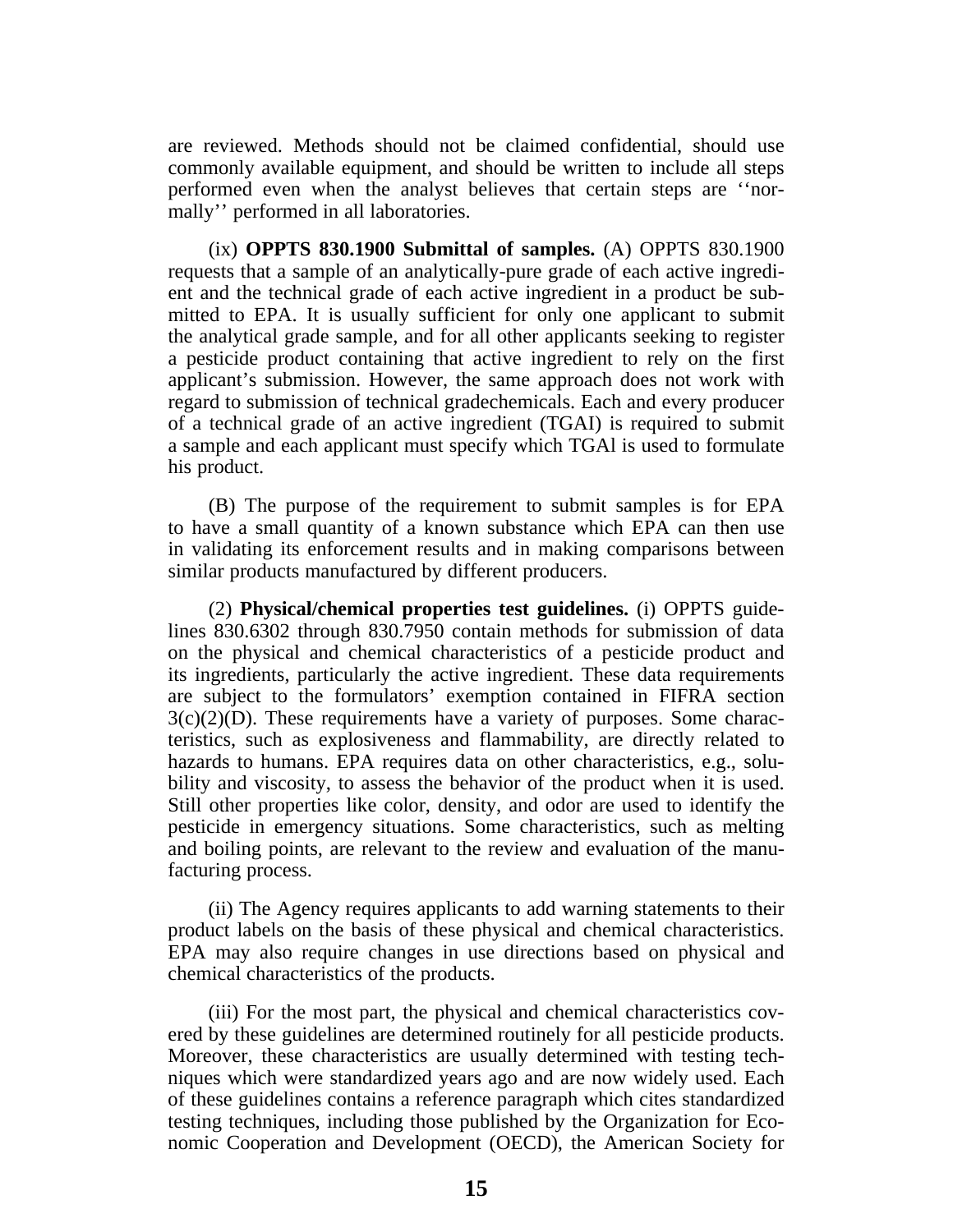Testing and Materials (ASTM), or the Collaborative International Pesticide Analytical Council, Limited (CIPAC). While EPA recommends that these protocols be used where appropriate, the Agency will accept determinations made using other techniques, so long as the techniques are validated and the specific test standards in the appropriate guidelines are satisfied. It is recommended that the applicant contact the Agency to discuss alternative methods prior to their use.

(iv) Certain specific considerations apply to the development of physical/chemical data for pesticides. These are summarized in the following paragraphs.

(v) Good Laboratory Practice (GLP) Requirements. (A) All provisions of the GLP standards, including those listed in 40 CFR 160.135 (a) and (b) apply to the following studies:

| Old quideline number | New quideline number | Title                                                                 |
|----------------------|----------------------|-----------------------------------------------------------------------|
| $62 - 1$             | 830.1700             | <b>Preliminary Analysis</b>                                           |
| $63 - 8*$            | 830.7840             | <b>Water Solubility</b>                                               |
|                      | 830.7860             |                                                                       |
| $63 - 9*$            | 830.7950             | Vapor Pressure                                                        |
| $63 - 11*$           | 830.7550             | Octanol/water Partition Coefficient                                   |
|                      | 830.7560             |                                                                       |
|                      | 830.7570             |                                                                       |
| $63 - 13*$           | 830.6313             | Stability to Normal and Elevated Temperatures, Metals, and Metal lons |
| $63 - 17$            | 830.6317             | <b>Storage Stability</b>                                              |

\* For items marked with an asterisk, certification for GLP standards is required only for technical products (TGAI), not for end-use products (EP) unless these end-use products are produced by an integrated system.

(B) The provisions of the GLP standards also apply to the studies listed below. However, for the listed studies, not all GLP provisions are applicable. The standards which do not apply are specified in 40 CFR 160.135 and registrants and laboratories conducting the studies should consult 40 CFR part 160 for further details.

| Old quideline number                | New quideline number             | Title                                                                 |
|-------------------------------------|----------------------------------|-----------------------------------------------------------------------|
| $63 - 2$                            | 830.6302                         | Color                                                                 |
| $63 - 3$                            | 830.6303                         | <b>Physical State</b>                                                 |
| $63 - 4$<br>$63 - 5*$               | 830.6304<br>830.7200             | Odor<br><b>Melting Point</b><br><b>Boiling Point</b>                  |
| $63 - 6*$<br>$63 - 7$<br>$63 - 10*$ | 830.7220<br>830.7300<br>830.7370 | Density/Relative Density/Bulk Density<br><b>Dissociation Constant</b> |
| $63 - 12$                           | 830.7000                         | рH                                                                    |
| $63 - 14$                           | 830.6314                         | Oxidizing or Reducing Action: Chemical Incompatibility                |
| $63 - 15$                           | 830.6315                         | Flammability                                                          |
| $63 - 16$                           | 830.6316                         | Explodability                                                         |
| $63 - 18$                           | 830.7100                         | Viscosity                                                             |
| $63 - 19$                           | 830.6319                         | Miscibility                                                           |
| $63 - 20$                           | 830.6320                         | <b>Corrosion Characteristics</b>                                      |
| $63 - 21$                           | 830.6321                         | Dielectric Breakdown Voltage                                          |
| None                                | 830.7050                         | UV/Visible absorption                                                 |

\* For items marked with an asterisk, certification for GLP standards is required only for technical products (TGAI), not for end-use products (EP) unless these end-use products are produced by an integrated system.

(C) Registrants are also reminded that the GLP certification statement required by Pesticide Regulation Notice PR 86–5 (see paragraph  $(g)(2)$ ) of this guideline) must be signed by both the sponsor and the study director.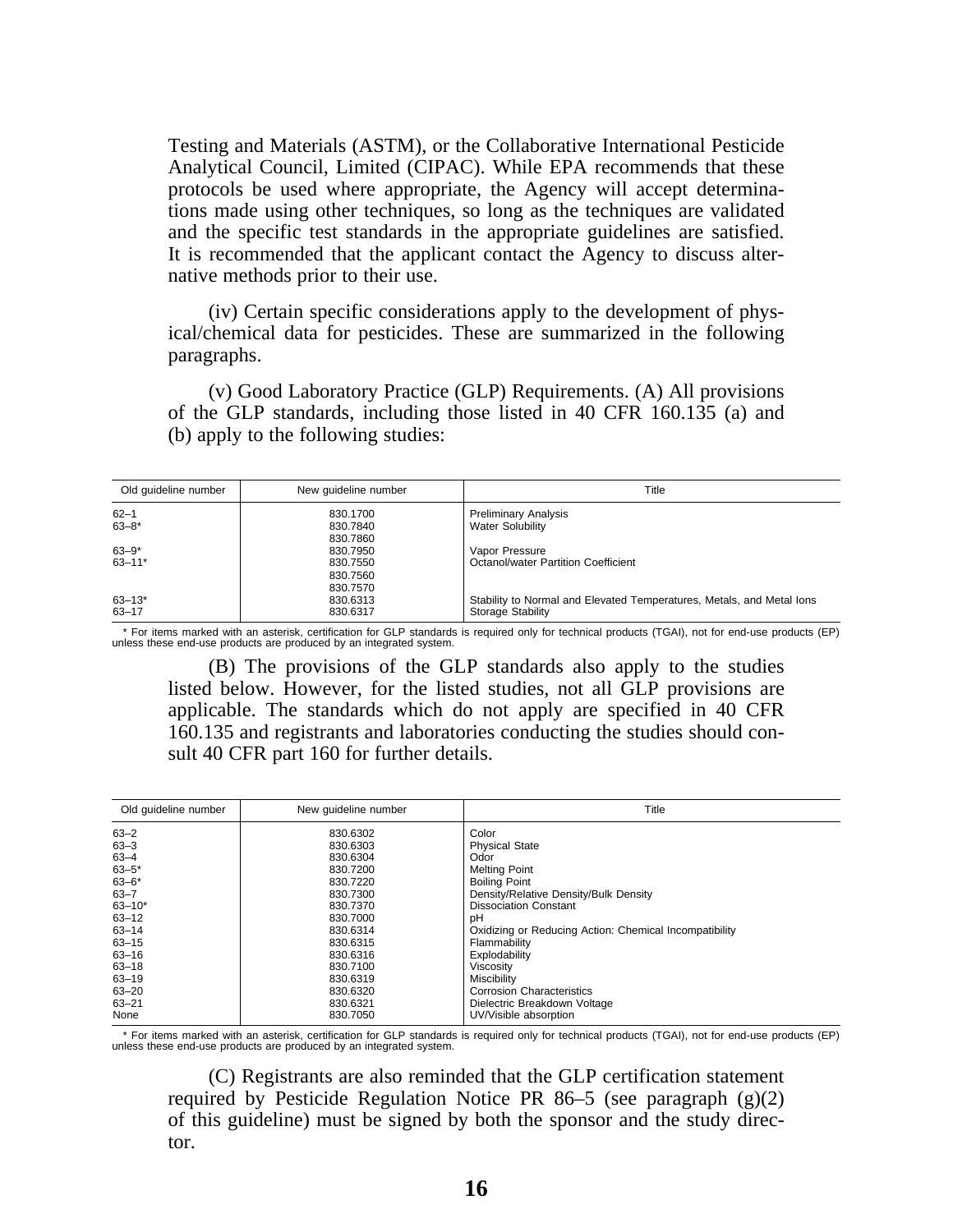(vi) **OPPTS 830.6302 (Color) and 830.6304 (Odor).** (TGAI, MP). Under 40 CFR 158.190, data on color and odor are required for TGAI and MP forms of the pesticide. In Pesticide Regulation Notice PR 92- 5 (see paragraph (g)(4) of this guideline), the Agency waived the requirement that data for color and odor be generated or submitted for EP products because EPA has approved alternate formulations containing substitute colorants and odorants. This waiver does not apply when color and/ or odor are expected to affect product performance (efficacy). In those cases, the Agency reserves the right to request the submission of such data from applicants or registrants in order to make required statutory findings. The Agency reserves the right to require the generation and submission of color and odor data any time it determines that such data are needed to make required statutory findings.

(vii) **OPPTS 830.6315 Flammability.** (MP, EP). The flash point determination should be conducted on the entire formulated product, not on the active ingredient per se. For aerosols, the flame extension test method should be conducted.

(viii) **OPPTS 830.6317 Storage stability.** (MP, EP). Data on storage stability is required for the MP form of the pesticide. The requirement for data on the EP applies only when: The product use pattern is one for which performance (efficacy) data are required (40 CFR 158.640); the results of the storage stability study indicate that the concentration of any active ingredient is not within the certified limits or degradates of toxicological significance are detected in the study; or product instability is suspected or incidents of instability are reported. Previously, under Pesticide Regulation Notice PR 92–5 (see paragraph  $(g)(4)$  of this guideline), this requirement for EP data submittal was waived until the Agency could develop alternative test methodologies which would permit the evaluation of pesticide product composition for lengths of time in excess of one year. The newly developed guideline permits extension of testing for longer than one year if the product is expected to be on the market for longer than one year or expected to be efficacious for longer than one year.

(ix) **OPPTS 830.6320 Corrosion characteristics.** (MP, EP). Data not required if explanation of lack of corrosivity is reasonable (e.g., lack of extreme pH, lack of reaction with container material).

(x) **OPPTS 830.7840 and 830.7860 Solubility.** (TGAI). In addition to the water solubility data requirements of OPPTS 830.7840 and 830.7860, solvents should include n-octanol and representative polar and non-polar solvents (e.g., methanol and hexane) commonly used for pesticides. Several commonly accepted test methods for organic solubility are available and registrants should discuss the choice of methods with the Registration Division prior to conducting the test.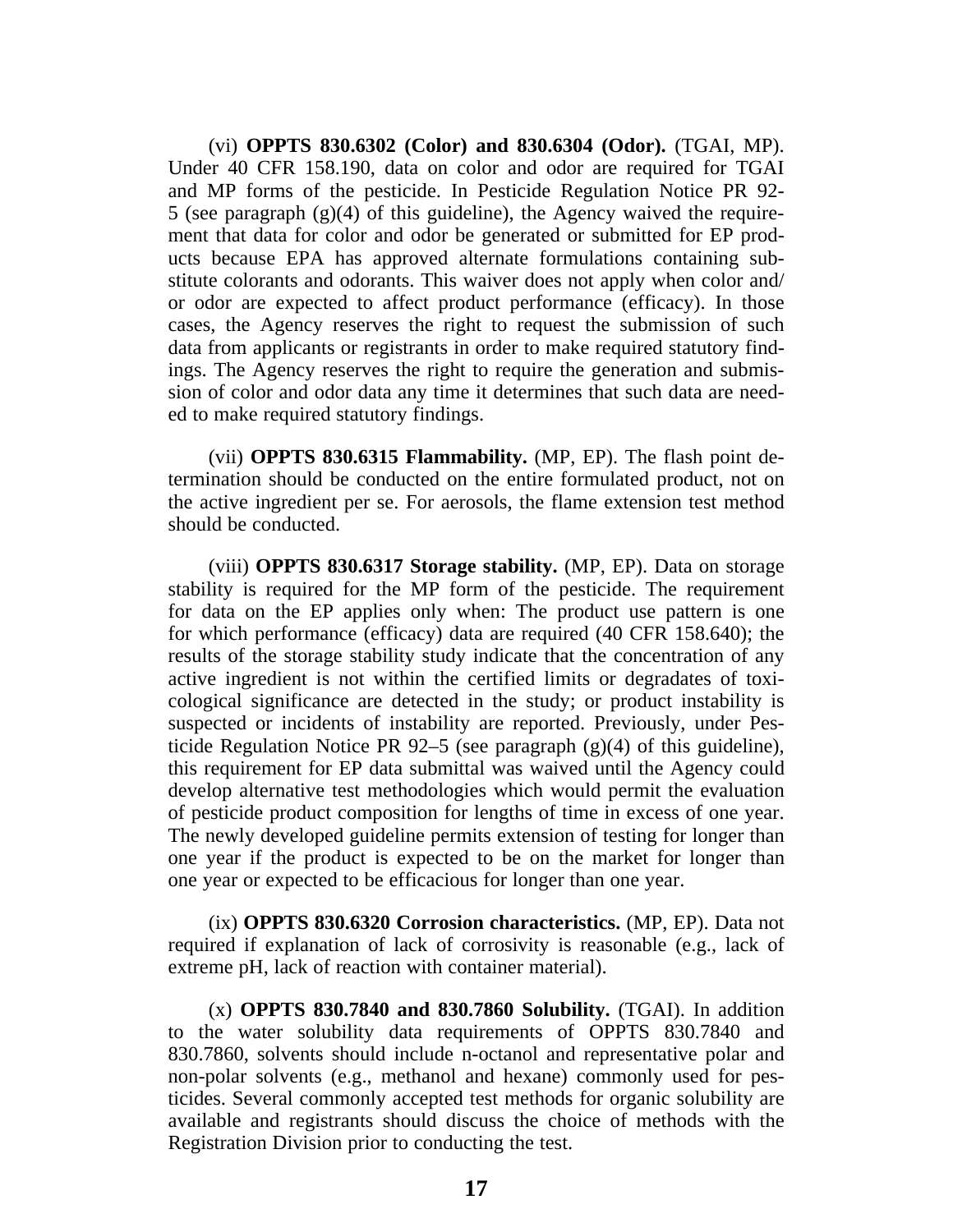(xi) **General.** (A) Several test methods call for the use of distilled water. Although double distilled water is preferred, deionized water with a resistivity above 10 megohms/cm and a total organic content below 0.01 per cent can also be used. Therefore, any water purification system can be used provided that these required quality criteria are met.

(B) The following Table 2 summarizes the substance to be tested in each guideline study. Circumstances when the test is required are encoded in 40 CFR part 158.

|               |                     |                                                                                | Test substance                           |                                   |                    |  |
|---------------|---------------------|--------------------------------------------------------------------------------|------------------------------------------|-----------------------------------|--------------------|--|
| New quideline | 1982 guide-<br>line | Title                                                                          | Technical grade of<br>active ingredients | Manufactur-<br>ing-use<br>product | End-use<br>product |  |
| 830.1550      | 158.155             | Product identity and composition                                               | Yes <sup>1</sup>                         | Yes <sup>1</sup>                  | Yes <sup>1</sup>   |  |
| 830.1600      | 158.160             | Description of Materials used to produce the product                           | Yes <sup>1</sup>                         | Yes <sup>1</sup>                  | Yes <sup>1</sup>   |  |
| 830.1620      | 158.162             | Description of production process                                              | Yes <sup>1</sup>                         | Yes <sup>1</sup>                  | Yes <sup>1</sup>   |  |
| 830.1650      | 158.165             | Description of formulation process                                             | Yes <sup>1</sup>                         | Yes <sup>1</sup>                  | Yes <sup>1</sup>   |  |
| 830.1670      | 158.167             | Discussion of formation of impurities                                          | Yes <sup>1</sup>                         | Yes <sup>1</sup>                  | Yes <sup>1</sup>   |  |
| 830.1700      | 158.170             | Preliminary analysis                                                           | Yes <sup>1</sup>                         | Yes <sup>1</sup>                  | Yes <sup>1</sup>   |  |
| 830.1750      | 158.175             | <b>Certified limits</b>                                                        | Yes <sup>1</sup>                         | Yes <sup>1</sup>                  | Yes <sup>1</sup>   |  |
| 830.1800      | 158.180             | Enforcement analytical method                                                  | Yes <sup>1</sup>                         | Yes <sup>1</sup>                  | Yes <sup>1</sup>   |  |
| 830.1900      | $64 - 1$            | Submittal of samples                                                           | Yes                                      | Case-by-                          | Case-by-           |  |
|               |                     |                                                                                |                                          | case                              | case               |  |
| 830.6302      | $63 - 2$            | Color                                                                          | Yes                                      | Yes                               | <b>No</b>          |  |
| 830.6303      | $63 - 3$            | Physical state                                                                 | Yes                                      | Yes                               | Yes                |  |
| 830.6304      | $63 - 4$            | Odor                                                                           | Yes                                      | Yes                               | <b>No</b>          |  |
| 830.6313      | $63 - 13$           | Stability to normal and elevated temperatures, metals, and<br>metal ions       | Yes                                      | No                                | <b>No</b>          |  |
| 830.6314      | $63 - 14$           | Oxidation/reduction: chemical incompatibility                                  | No                                       | Yes                               | Yes                |  |
| 830.6315      | $63 - 15$           | Flammability                                                                   | N <sub>0</sub>                           | Yes                               | Yes                |  |
| 830.6316      | $63 - 16$           | Explodability                                                                  | N <sub>0</sub>                           | Yes                               | Yes                |  |
| 830.6317      | $63 - 17$           | Storage stability                                                              | <b>No</b>                                | Yes                               | Yes                |  |
| 830.6319      | $63 - 19$           | Miscibility                                                                    | <b>No</b>                                | Yes                               | Yes                |  |
| 830.6320      | $63 - 20$           | Corrosion characteristics                                                      | <b>No</b>                                | Yes                               | Yes                |  |
| 830.6321      | $63 - 21$           | Dielectric breakdown voltage                                                   | <b>No</b>                                | No                                | Yes                |  |
| 830.7000      | $63 - 12$           | pН                                                                             | Yes                                      | Yes                               | Yes                |  |
| 830.7050      | None                | UV/visible absorption                                                          | Yes (PAI)                                | <b>No</b>                         | <b>No</b>          |  |
| 830.7100      | $63 - 18$           | Viscosity                                                                      | <b>No</b>                                | Yes                               | Yes                |  |
| 830.7200      | $63 - 5$            | Melting point/melting range                                                    | Yes (solids-PAI)                         | No                                | <b>No</b>          |  |
| 830.7220      | $63 - 6$            | Boiling point/boiling range                                                    | Yes (liquids-PAI)                        | No                                | <b>No</b>          |  |
| 830.7300      | $63 - 7$            | Density/relative density/bulk density                                          | Yes                                      | Yes                               | Yes                |  |
| 830.7370      | $63 - 10$           | Dissociation constant                                                          | Case-by-case<br>(PAI)                    | <b>No</b>                         | <b>No</b>          |  |
| 830.7550      | $63 - 11$           | Petition coefficient (n-octanol/water), shake flask method                     | Yes (for non-polar<br>organics-PAI)      | No                                | No                 |  |
| 830.7560      | $63 - 11$           | Petition coefficient (n-octanol/water), generator column<br>method             | Yes (for non-polar<br>organics-PAI)      | No                                | No                 |  |
| 830.7570      | $63 - 11$           | Petition coefficient (n-octanol/water), estimation by liquid<br>chromatography | Yes (for non-polar<br>organics-PAI)      | No                                | No                 |  |
| 830.7840      | $63 - 8$            | Water solubility: Column elution method; shake flask method                    | Yes (PAI)                                | No                                | No                 |  |
| 830.7860      | $63 - 8$            | Water solubility, generator column method                                      | Yes (PAI)                                | No                                | <b>No</b>          |  |
| 830.7950      | $63 - 9$            | Vapor pressure                                                                 | Yes (PAI)                                | No                                | No                 |  |

**Table 2.—Summary of Substances to be Tested in Each 830 Series Guideline**

1 Requirements pertaining to Product Identity, Composition, and Analysis are detailed further in the respective Test Guidelines OPPTS 830.1550 through 830.1800.

(f) **Data reporting**—(1) **Data reporting guidance.** Data submitters are encouraged to produce complete reports for efficient review by the Agency. This section pertains to organizing and presenting the substance of the data report. Pesticide Regulation Notice PR 86–5 (see paragraph  $(g)(2)$  of this guideline) pertains to physical formatting of reports (which are referred to as ''studies'') and submittal packages.

(2) **Data reporting format.** The following paragraphs describe the general order and format for submittal of data requirements for product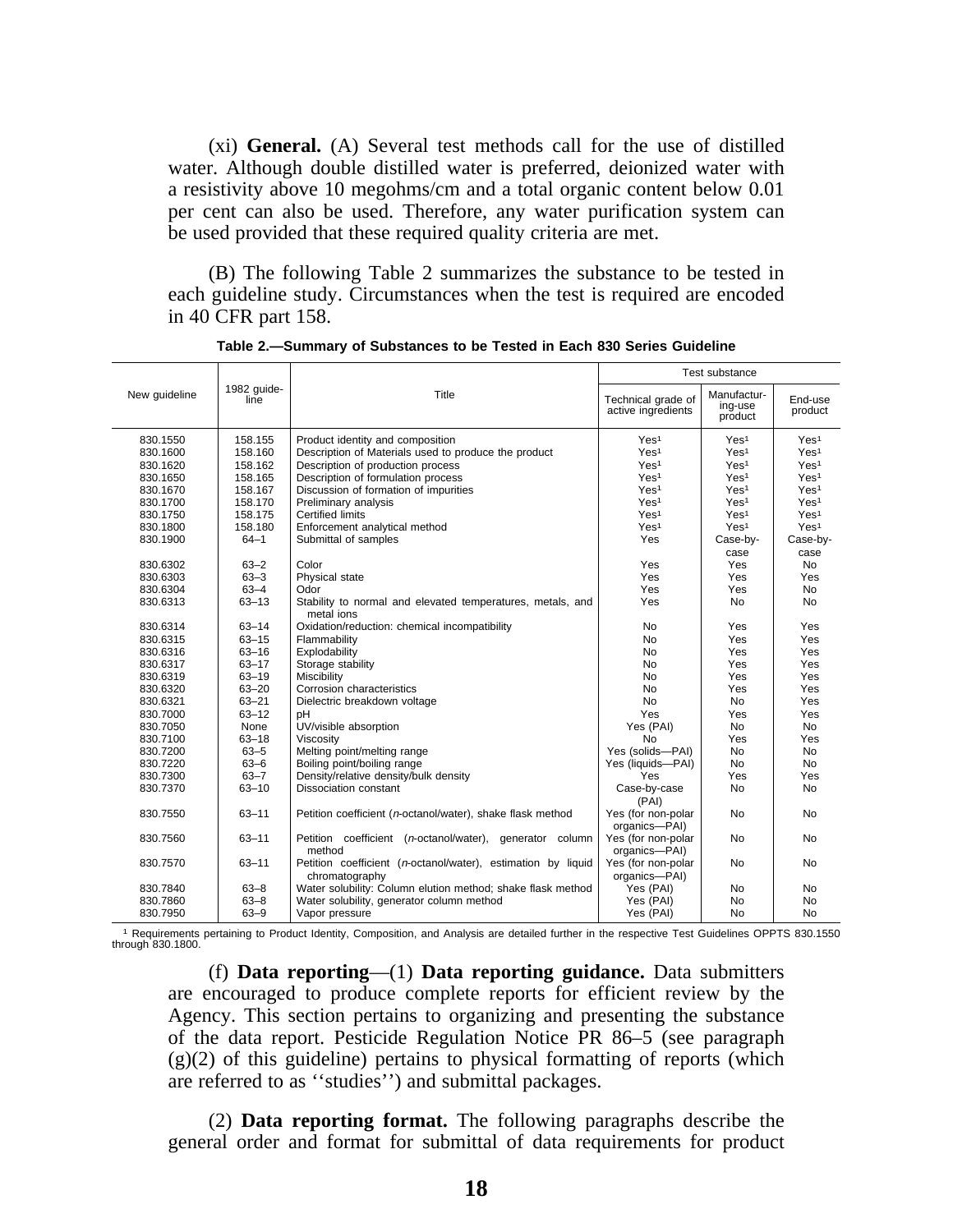chemistry. (Additional data requirements may be required as specified in the individual test guidelines.)

(i) *Title/cover page.* Title page and additional documentation requirements (i.e., requirements for data submission and statements of data confidentiality claims), if relevant to the study report, should precede the content of the study formatted below. These requirements are described in PR Notice 86–5 (see paragraph  $(g)(2)$  of this guideline).

(ii) *Table of contents.*

(A) *Introduction and summary.* (*1*) Scope—procedure/tests used (including sources).

(*2*) Principles of the procedure/test used including any references which may be applicable.

(B) *Materials and methods.* (*1*) Equipment—(list and describe).

(*2*) Reagents and standards (if applicable)—list and describe source and preparation.

(*3*) Procedures—detailed stepwise description of procedure employed in test.

(*4*) Instrumentation—detailed description of equipment employed in test.

(*5*) Methods of calculation (if applicable).

(*6*) Other—any and all additional information that the registrant considers appropriate and relevant.

(C) *Conclusions.* Discussion of the adequacy of procedures or tests as well as whether the results provide acceptable accuracy and precision. Discuss any other points which may have a bearing on the information/ data provided.

(D) *Certification.* Certification of authenticity by the sponsor and the study director (including signature, typed name, title, affiliations, address, telephone number, and date).

(E) *Tables and figures* (where appropriate).

(F) *References.*

(G) *Appendices.* Include: Representative chromatorgrams, etc., or any other relevant material not fitting in any of the other sections of the report.

(3) **Submittal package organization.** As specified in PR notice 86– 5 (see paragraph  $(g)(2)$  of this guideline), submittal packages should be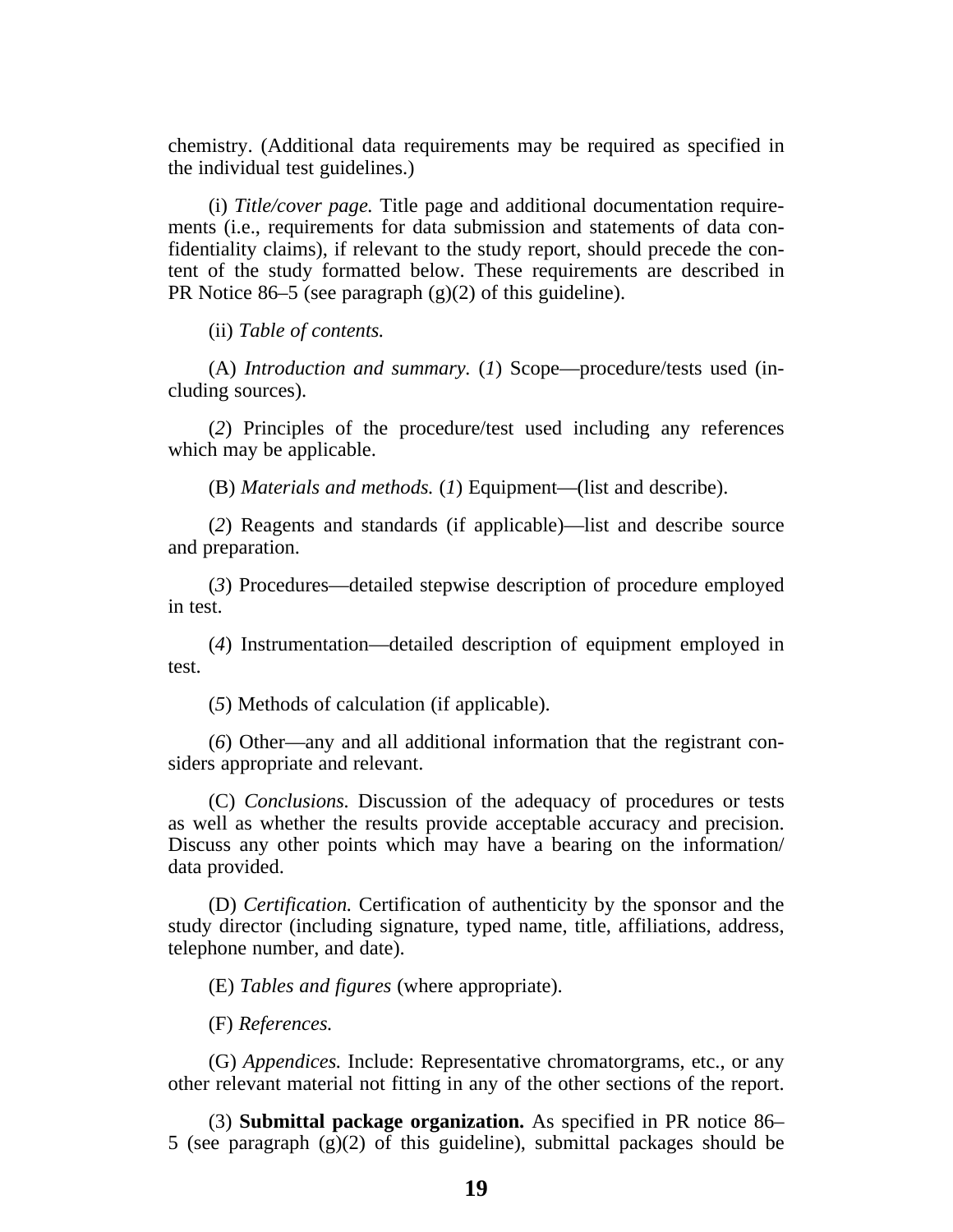organized in the following manner. (Additional details are provided in PR Notice 86–5).

(i) All product chemistry data within a submittal package submitted in support of an end-use product produced from registered manufacturinguse products should be bound as a single study under a single title page.

(ii) Product chemistry data submitted in support of a technical productr, other manufacturing-use product, an experimental use permit, an import tolerance petition, or an end-use product produced from unregistered source ingredients, should be bound as a single study for each guideline group: Group A—Product identity, composition, and analysis (830.1550 through 830.1800) and Group B—Physical/ chemical properties (830.6302 through 830.7950).

(4) **The formulators' exemption.** (i) FIFRA section  $3(c)(2)(D)$  provides that:

\* \* \* No applicant for registration of a pesticide who proposes to purchase a registered pesticide from another producer in order to formulate such purchased pesticide into an end-use product shall be required to

(i) submit or cite data pertaining to the safety of such purchased product; or

(ii) offer to pay reasonable compensation otherwise required by FIFRA section  $3(c)(1)(D)$  for the use of any such data.

(ii) This section, commonly called the ''formulators' exemption'' or the ''horizontal line provision,'' relieves formulators of end-use products from the obligation to provide data concerning the safety of ingredients in registered pesticide products they purchase.

(iii) The formulators' exemption applies primarily to the physical and chemical characteristics portion of the product chemistry guidelines (OPPTS 830.6302 through 830.7950). Certain sections of that portion of the guidelines require data on the technical chemical to support the registration of both end-use products and manufacturing-use products. If an end-use product is manufactured by using a purchased, registered manufactured-use product, the end-use product registrant is exempted by FIFRA section  $3(c)(2)(D)$  from submitting physical and chemical property data on the active ingredient(s) in the manufacturing-use products. Similarly, if an applicant uses a purchased, registered end-use product to produce his own end-use product, and the label of the applicant's product contains only uses which appear on the label of the purchased product, the applicant is covered by the formulators' exemption. The primary result of the formulators' exemption is to lessen the data requirements for companies that simply use a registered pesticide to make their end-use products.

(g) **References.** The following references should be consulted for additional background material on this test guideline.